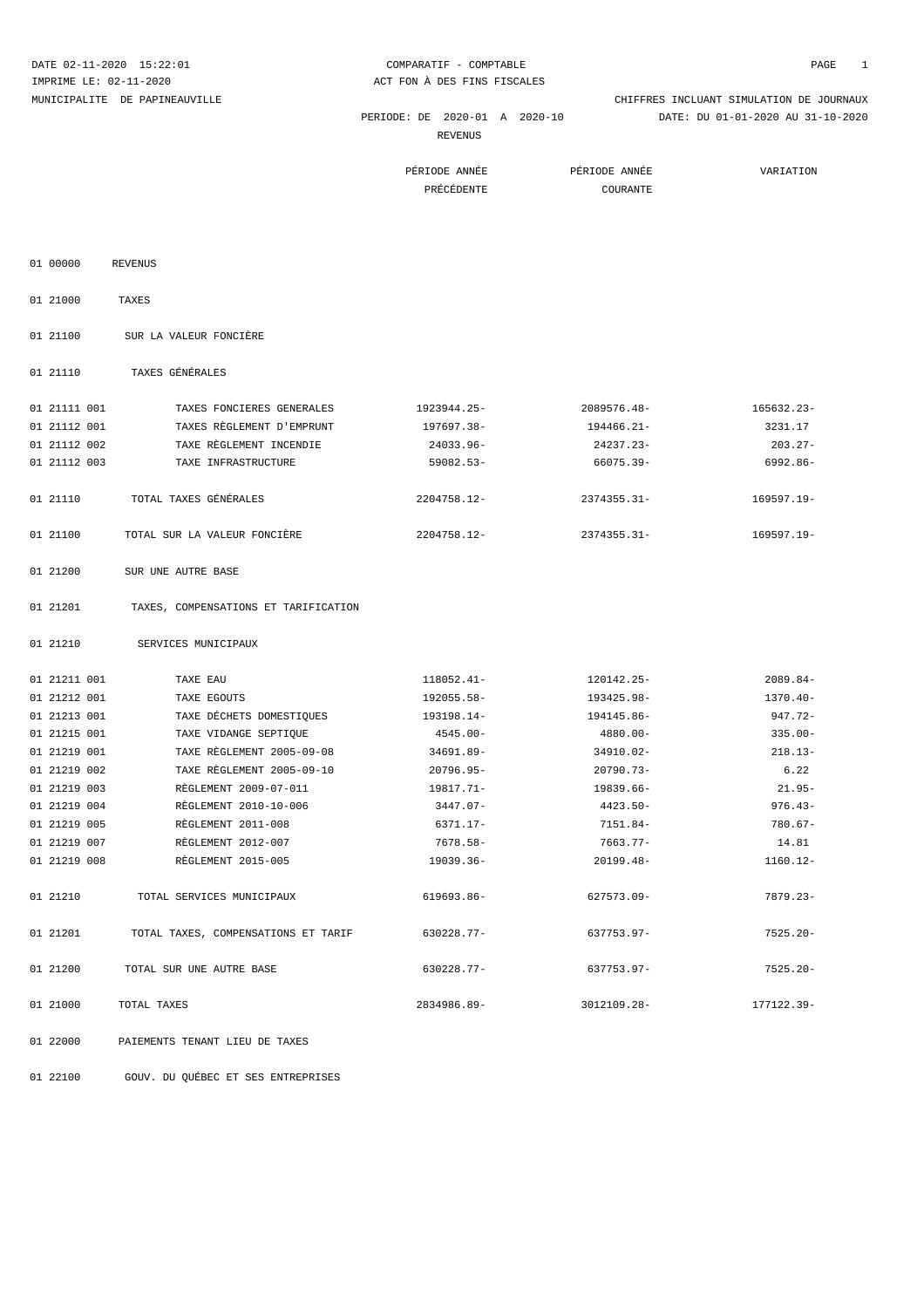PAIEMENTS TENANT LIEU DE TAXES

 PERIODE: DE 2020-01 A 2020-10 DATE: DU 01-01-2020 AU 31-10-2020 MUNICIPALITE DE PAPINEAUVILLE CHIFFRES INCLUANT SIMULATION DE JOURNAUX

PÉRIODE ANNÉE PÉRIODE ANNÉE VARIATION

|              |                                                | PRÉCÉDENTE  | COURANTE    |            |
|--------------|------------------------------------------------|-------------|-------------|------------|
|              |                                                |             |             |            |
|              |                                                |             |             |            |
|              | 01 22110 IMMEUBLES ET ÉTABLISSEMENTS DU GOUV.  |             |             |            |
| 01 22111 001 | GOUV QUE - TAXES FONCIERES                     | 57594.71-   | 54778.58-   | 2816.13    |
| 01 22115 001 | GOUV QUE - COMP SERV MUN                       | 1642.00-    | 1642.00-    |            |
|              |                                                |             |             |            |
| 01 22110     | TOTAL IMMEUBLES ET ÉTABLISSEMENTS D            | 59236.71-   | 56420.58-   | 2816.13    |
| 01 22120     | IMMEUBLES DES RÉSEAUX                          |             |             |            |
|              |                                                |             |             |            |
| 01 22121 001 | RESEAUX SANTE ET SERV SOCIAUX                  | 7718.44-    | 9280.58-    | 1562.14-   |
| 01 22123 001 | ECOLE PRIMAIRE ET SECONDAIRE                   | 189811.88-  | 180205.17-  | 9606.71    |
| 01 22120     | TOTAL IMMEUBLES DES RÉSEAUX                    | 197530.32-  | 189485.75-  | 8044.57    |
|              |                                                |             |             |            |
| 01 22100     | TOTAL GOUV. DU QUÉBEC ET SES ENTREP 256767.03- |             | 245906.33-  | 10860.70   |
|              |                                                |             |             |            |
| 01 22200     | GOUV. DU CANADA ET SES ENTREPRISES             |             |             |            |
| 01 22211 001 | GOUV CANADA - TAXES FONCIERES                  | 1512.25-    | 1780.03-    | $267.78-$  |
|              |                                                |             |             |            |
| 01 22200     | TOTAL GOUV. DU CANADA ET SES ENTREP            | 1512.25-    | 1780.03-    | $267.78-$  |
|              |                                                |             |             |            |
| 01 22300     | ORGANISMES MUNICIPAUX                          |             |             |            |
| 01 22310 001 | MRC - TAXES FONCIERES                          | 11983.03-   | 13496.68-   | $1513.65-$ |
| 01 22311 001 | MRC - COMP SERV MUNICIPAUX                     | $821.00 -$  | 821.00-     |            |
|              |                                                |             |             |            |
| 01 22300     | TOTAL ORGANISMES MUNICIPAUX                    | 12804.03-   | 14317.68-   | 1513.65-   |
| 01 22900     | AUTRES PAIEMENTS TENANT LIEU DE TAXES          |             |             |            |
|              |                                                |             |             |            |
| 01 22999 001 | FIO ET PRÉV. CÉSAR                             | $2475.60 -$ | $2539.80 -$ | $64.20 -$  |
|              |                                                |             |             |            |
| 01 22900     | TOTAL AUTRES PAIEMENTS TENANT LIEU             | $2475.60 -$ | $2539.80 -$ | $64.20 -$  |
| 01 22000     | TOTAL PAIEMENTS TENANT LIEU DE TAXE            | 273558.91-  | 264543.84-  | 9015.07    |
|              |                                                |             |             |            |
| 01 30000     | TRANSFERTS                                     |             |             |            |
|              |                                                |             |             |            |
| 01 37000     | TRANSFERTS DE DROIT                            |             |             |            |
|              | 01 37240 000 COMPENSATION POUR TVQ             | 4828.99-    | 23201.60-   | 18372.61-  |
|              |                                                |             |             |            |
|              | 01 37000 TOTAL TRANSFERTS DE DROIT             | 4828.99-    | 23201.60-   | 18372.61-  |
| 01 38000     | TRANSFERTS ENTENTES PARTAGE DE FRAIS           |             |             |            |
|              |                                                |             |             |            |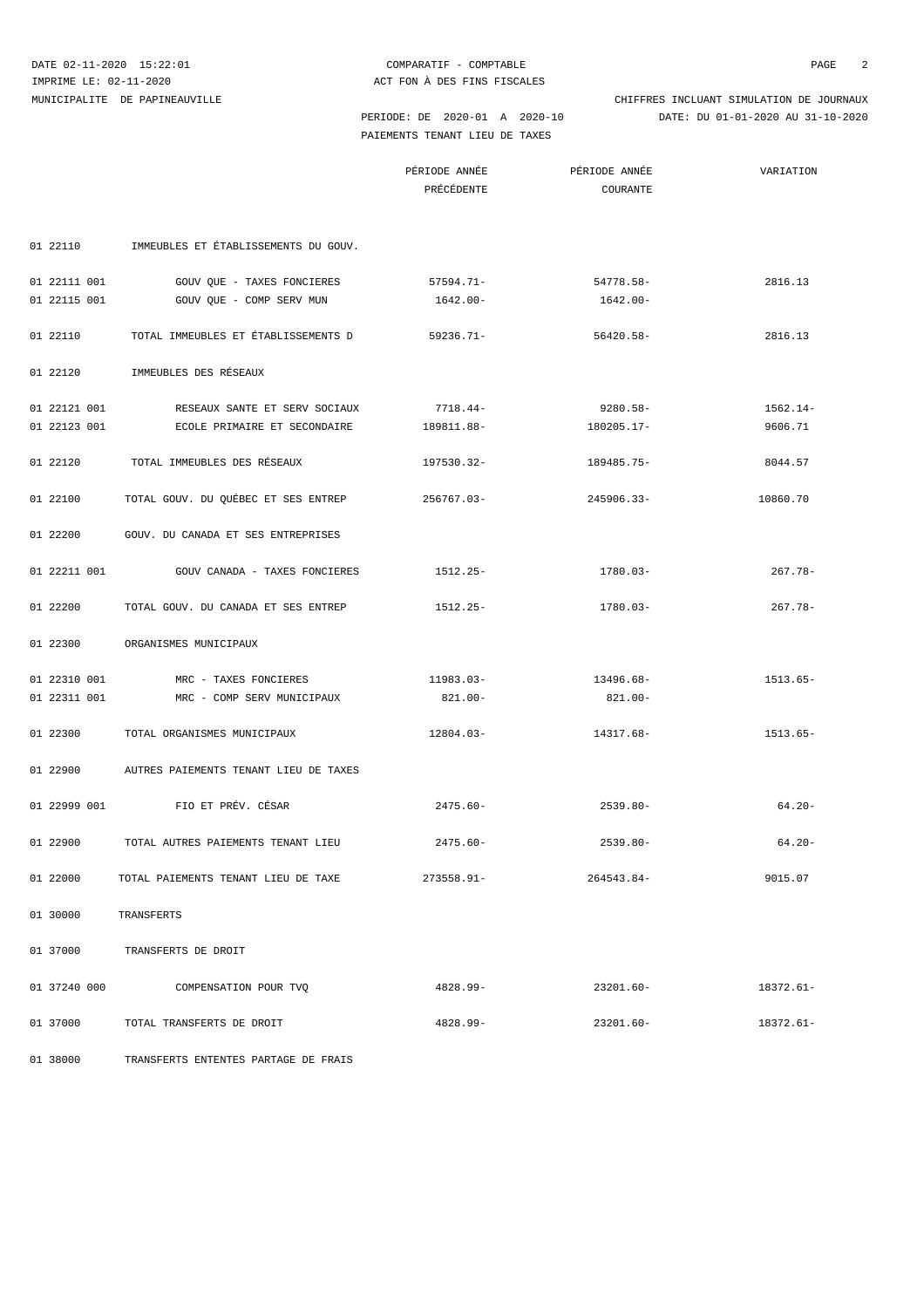|              | DATE 02-11-2020 15:22:01<br>IMPRIME LE: 02-11-2020 | COMPARATIF - COMPTABLE<br>ACT FON À DES FINS FISCALES |                           | 3<br>PAGE                                                                     |
|--------------|----------------------------------------------------|-------------------------------------------------------|---------------------------|-------------------------------------------------------------------------------|
|              | MUNICIPALITE DE PAPINEAUVILLE                      | PERIODE: DE 2020-01 A 2020-10<br>TRANSFERTS           |                           | CHIFFRES INCLUANT SIMULATION DE JOURNAUX<br>DATE: DU 01-01-2020 AU 31-10-2020 |
|              |                                                    | PÉRIODE ANNÉE<br>PRÉCÉDENTE                           | PÉRIODE ANNÉE<br>COURANTE | VARIATION                                                                     |
| 01 38110     | ADMINISTRATION GÉNÉRALE                            |                                                       |                           |                                                                               |
| 01 38116 001 | COMPENSATION COLLECTE SÉLECTIV                     |                                                       | 47546.06-                 | 47546.06-                                                                     |
| 01 38110     | TOTAL ADMINISTRATION GÉNÉRALE                      |                                                       | 47546.06-                 | 47546.06-                                                                     |
| 01 38130     | TRANSPORT                                          |                                                       |                           |                                                                               |
| 01 38191 002 | SUBV ENT CHEMINS - PAR                             |                                                       | $45731.00 -$              | 45731.00-                                                                     |
| 01 38130     | TOTAL TRANSPORT                                    |                                                       | 45731.00-                 | $45731.00 -$                                                                  |
| 01 38140     | HYGIÈNE DU MILIEU                                  |                                                       |                           |                                                                               |
| 01 38142 001 | FSI - RÈGLEMENT 2010-10-006                        | 1499.00-                                              | 1139.00-                  | 360.00                                                                        |
| 01 38142 002 | FSI - RÈGLEMENT 2011-008                           | $1188.00 -$                                           | 903.00-                   | 285.00                                                                        |
| 01 38142 003 | TECO 2010-2013 - RÈGL.2012-007                     | $6541.00 -$                                           | 6157.00-                  | 384.00                                                                        |
| 01 38142 005 | PIIRL - 2017-012                                   |                                                       | 18034.13-                 | 18034.13-                                                                     |
| 01 38140     | TOTAL HYGIÈNE DU MILIEU                            | $9228.00 -$                                           | $26233.13-$               | 17005.13-                                                                     |
| 01 38150     | SANTÉ ET BIEN-ÊTRE                                 |                                                       |                           |                                                                               |
| 01 38159 000 | SUB GOUV QUE - OFF PERS HANDIC                     | 18115.76-                                             | 19631.60-                 | 1515.84-                                                                      |
| 01 38159 002 | SOUTIEN POLITIQUE FAMILIALE                        | $1250.00 -$                                           | $987.00 -$                | 263.00                                                                        |
| 01 38150     | TOTAL SANTÉ ET BIEN-ÊTRE                           | 19365.76-                                             | $20618.60 -$              | $1252.84-$                                                                    |
| 01 38170     | LOISIRS ET CULTURE                                 |                                                       |                           |                                                                               |
| 01 38173 001 | SUBVENTION BIBLIOTHEQUE                            | $250.00 -$                                            |                           | 250.00                                                                        |
| 01 38179 001 | SUBV. ET ACTIVITÉ FETE ST-JEAN                     | $310.00 -$                                            |                           | 310.00                                                                        |
| 01 38179 004 | SUBVENTION CAMP DE JOUR                            | 14759.88-                                             | $5502.00 -$               | 9257.88                                                                       |
| 01 38179 008 | GRANDE MARCHE                                      | $2065.00 -$                                           |                           | 2065.00                                                                       |
| 01 38179 011 | SUBVENTION - INONDATIONS                           | 12000.00-                                             |                           | 12000.00                                                                      |
| 01 38170     | TOTAL LOISIRS ET CULTURE                           | 29384.88-                                             | $5502.00 -$               | 23882.88                                                                      |
| 01 38000     | TOTAL TRANSFERTS ENTENTES PARTAGE D                | $57978.64-$                                           | 145630.79-                | $87652.15 -$                                                                  |
| 01 30000     | TOTAL TRANSFERTS                                   | $62807.63-$                                           | 168832.39-                | 106024.76-                                                                    |
| 01 23000     | SERVICES RENDUS                                    |                                                       |                           |                                                                               |
| 01 23100     | SERV. RENDUS AUX ORGANISMES MUNICIPAUX             |                                                       |                           |                                                                               |

01 23120 SÉCURITÉ PUBLIQUE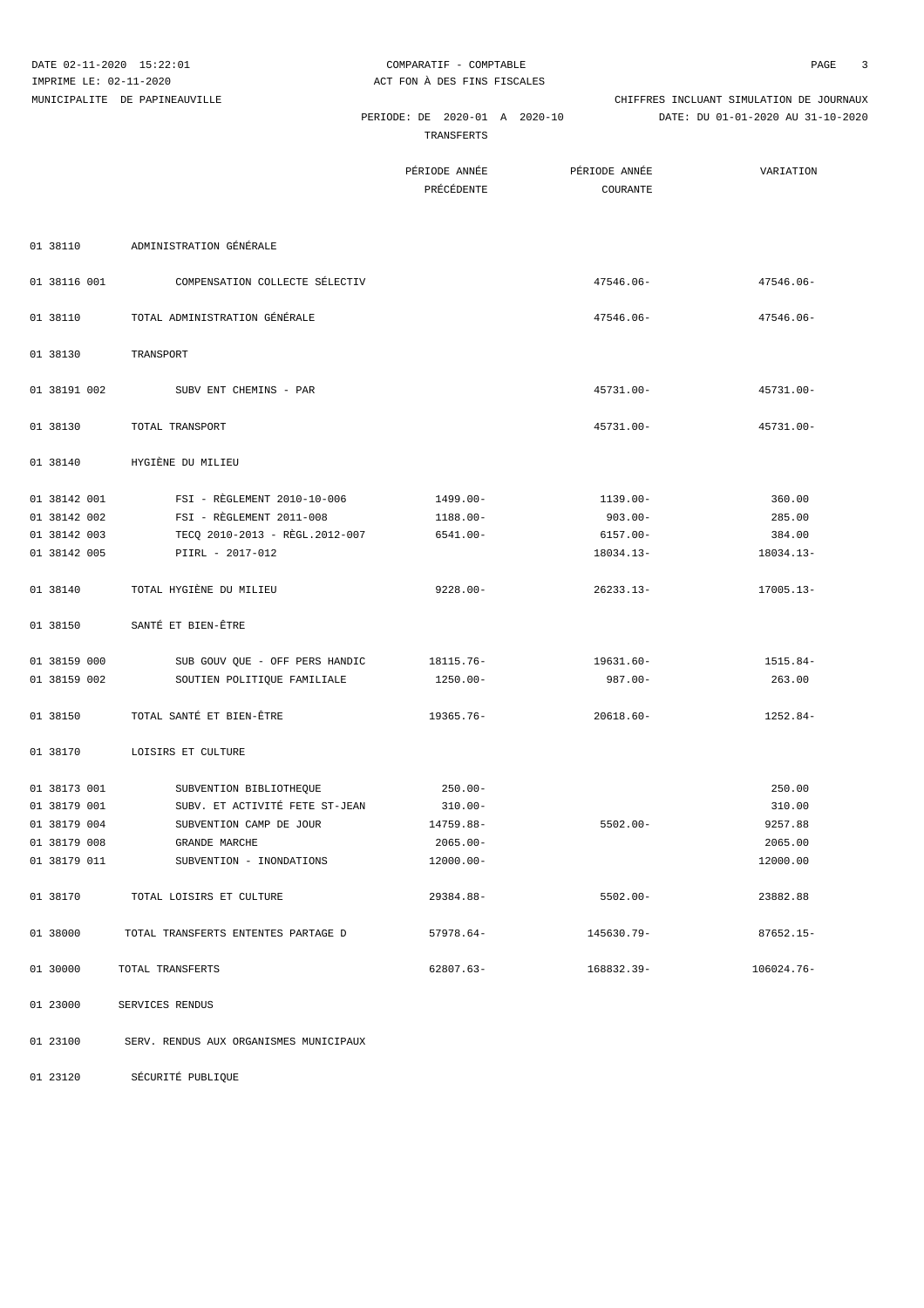DATE 02-11-2020 15:22:01 COMPARATIF - COMPTABLE COMPTABLE PAGE 4

SERVICES RENDUS

 PERIODE: DE 2020-01 A 2020-10 DATE: DU 01-01-2020 AU 31-10-2020 MUNICIPALITE DE PAPINEAUVILLE CHIFFRES INCLUANT SIMULATION DE JOURNAUX

|          |              |                                        | PÉRIODE ANNÉE | PÉRIODE ANNÉE | VARIATION  |
|----------|--------------|----------------------------------------|---------------|---------------|------------|
|          |              |                                        | PRÉCÉDENTE    | COURANTE      |            |
|          |              |                                        |               |               |            |
|          | 01 23122 002 | ENTRAIDE SERV DES INCENDIES            | $22768.75-$   | 12233.14-     | 10535.61   |
|          | 01 23122 003 | SERV INCENDIE ENTENTE INTERMUN         | $10000.00 -$  | $10000.00 -$  |            |
|          | 01 23122 005 | REMPLISSAGE DE BONBONNES               | 8778.97-      | 6519.00-      | 2259.97    |
|          | 01 23122 007 | REVENUS FORMATION SSI                  | $1393.25-$    |               | 1393.25    |
| 01 23120 |              | TOTAL SÉCURITÉ PUBLIQUE                | $42940.97 -$  | 28752.14-     | 14188.83   |
| 01 23160 |              | AMÉNAGEMENT, URBANISME & DÉVELOPPEMENT |               |               |            |
|          | 01 23162 001 | UNITÉ D'ÉVALUATION EN LIGNE            | $2073.05-$    | $2943.85-$    | $870.80 -$ |
| 01 23160 |              | TOTAL AMÉNAGEMENT, URBANISME & DÉVE    | $2073.05-$    | $2943.85-$    | $870.80 -$ |
| 01 23100 |              | TOTAL SERV. RENDUS AUX ORGANISMES M    | 45014.02-     | $31695.99 -$  | 13318.03   |
| 01 23400 |              | AUTRES SERVICES RENDUS                 |               |               |            |
| 01 23410 |              | ADMINISTRATION GÉNÉRALE                |               |               |            |
|          | 01 23411 001 | PHOTOCOPIES, INTER, CERT ETC           | $138.32-$     | $83.12 -$     | 55.20      |
|          | 01 23411 002 | FRAIS DE POSTE                         | $501.17 -$    | 361.76-       | 139.41     |
|          | 01 23411 003 | FRAIS CHEQUE NSF                       | $120.00 -$    | $40.00 -$     | 80.00      |
|          | 01 23411 099 | RISTOURNE ASSURANCE                    | 8131.90-      |               | 8131.90    |
|          | 01 23415 004 | LOCATION SALLE ANC. MAIRIE             | 1447.42-      | $2104.35-$    | $656.93-$  |
|          | 01 23415 005 | LOCATION EDIFICE JEANNE D'ARC          | 12888.70-     | 12925.05-     | $36.35-$   |
|          | 01 23417 001 | REVENUS DE MANDATAIRE BVA              | 43234.35-     |               | 43234.35   |
|          | 01 23417 002 | LOCATION DE BUREAU (BVA)               | $8786.05-$    |               | 8786.05    |
|          | 01 23417 004 | ENTRETIEN COUR MUNICIPALE              | $308.00 -$    | 288.00-       | 20.00      |
|          | 01 23417 006 | LOCATION TERRAIN (ROGERS)              | $4200.00 -$   | $6000.00 -$   | 1800.00-   |
| 01 23410 |              | TOTAL ADMINISTRATION GÉNÉRALE          | $79755.91 -$  | $21802.28 -$  | 57953.63   |
| 01 23420 |              | SÉCURITÉ PUBLIQUE                      |               |               |            |
|          | 01 23420 004 | RÈGL MRCSSI 01-2015 INTERV.            | 8400.00-      | $5250.00 -$   | 3150.00    |
|          | 01 23420 006 | REVENUS DÉSINCARCÉRATION               | 18355.00-     | 12235.00-     | 6120.00    |
| 01 23420 |              | TOTAL SÉCURITÉ PUBLIQUE                | $26755.00 -$  | 17485.00-     | 9270.00    |
| 01 23470 |              | LOISIRS ET CULTURE                     |               |               |            |
|          | 01 23471 014 | BADMINTON                              | $7374.42-$    | $4131.66-$    | 3242.76    |
|          | 01 23471 016 | TENNIS                                 | $1019.44-$    | 236.46        | 1255.90    |
|          | 01 23471 030 | HOCKEY COSOM                           | $977.01 -$    | $471.66 -$    | 505.35     |
|          | 01 23471 046 | TELEPHONIE                             | $300.85 -$    | $110.40-$     | 190.45     |
|          | 01 23471 047 | LOCATION DE RESTAURANT                 | $300.07 -$    | $200.00 -$    | 100.07     |
|          | 01 23471 049 | LOCATION DE SALLE                      | $2758.69-$    | $1068.45-$    | 1690.24    |
|          | 01 23471 051 | REVENUS OPERATION DU BAR               | 10819.99-     | 1454.02-      | 9365.97    |
|          | 01 23471 053 | REVENUS MACHINES DISTRIBUTRICE         | $354.00 -$    |               | 354.00     |
|          | 01 23472 999 | CHASSOMANIAK                           | $710.00 -$    | $575.00 -$    | 135.00     |
|          | 01 23473 018 | VOLLEYBALL                             | $347.20 -$    | $260.65 -$    | 86.55      |
|          | 01 23473 028 | KARATE                                 | $632.02 -$    |               | 632.02     |
|          | 01 23473 029 | POP GYM                                | $3500.00 -$   | $1145.76-$    | 2354.24    |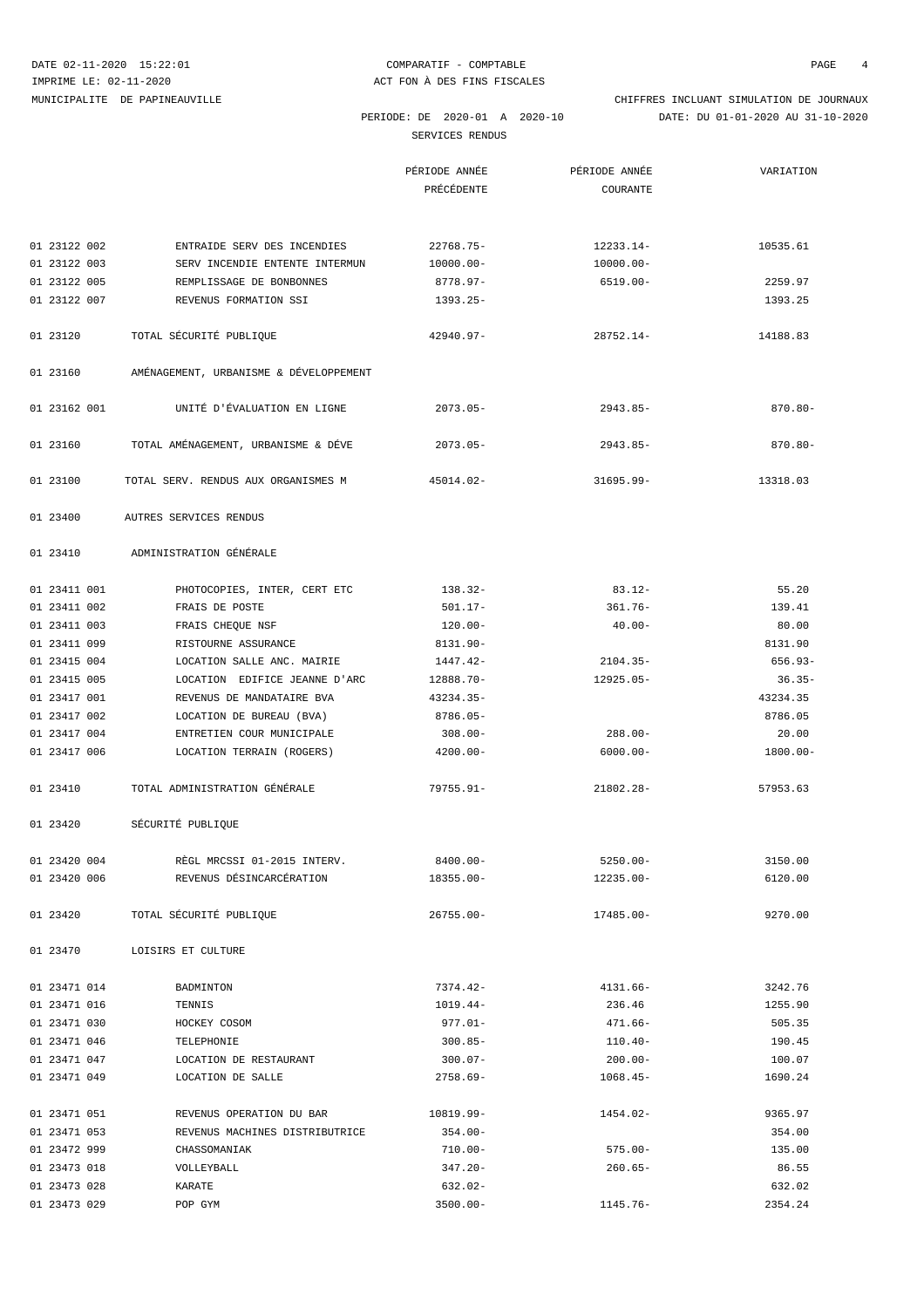MUNICIPALITE DE PAPINEAUVILLE CHIFFRES INCLUANT SIMULATION DE JOURNAUX

PERIODE: DE 2020-01 A 2020-10 DATE: DU 01-01-2020 AU 31-10-2020

SERVICES RENDUS

|              |                               | PÉRIODE ANNÉE | PÉRIODE ANNÉE | VARIATION   |
|--------------|-------------------------------|---------------|---------------|-------------|
|              |                               | PRÉCÉDENTE    | COURANTE      |             |
|              |                               |               |               |             |
| 01 23473 049 | HOCKEY BALLE                  | 69.44         |               | $69.44-$    |
| 01 23474 029 | LOCATION DE LA PISCINE        | $7301.58 -$   | $1736.04-$    | 5565.54     |
| 01 23477 005 | GALA DE LA PETITE-NATION      | $80.00 -$     |               | 80.00       |
| 01 23477 007 | REVENUS VERRES RÉUTILISABLES  |               | $4.00 -$      | $4.00 -$    |
| 01 23477 008 | CAMP DE JOUR                  | 14822.00-     |               | 14822.00    |
| 01 23477 009 | ACTIVITÉS CAMP DE JOUR        | $660.00 -$    |               | 660.00      |
| 01 23477 345 | CALENDRIER ANNUEL             | $650.00 -$    | $1300.00 -$   | $650.00 -$  |
| 01 23479 001 | BIBLIO. REV. AMENDE           |               | $67.50 -$     | $67.50 -$   |
| 01 23479 003 | REVENUS RÉPARATION DE LIVRES  | $40.98 -$     |               | 40.98       |
| 01 23479 005 | REVENUS PHOTOCOPIES BIBLIO    |               | $18.00 -$     | $18.00 -$   |
| 01 23479 006 | COTISATION BIBLIO - LOCHABER  | $1000.00 -$   | $1000.00 -$   |             |
| 01 23479 007 | FÊTE DES SEMENCES             | $715.00 -$    |               | 715.00      |
| 01 23470     | TOTAL LOISIRS ET CULTURE      | $54293.81 -$  | 13306.68-     | 40987.13    |
| 01 23400     | TOTAL AUTRES SERVICES RENDUS  | 160804.72-    | $52593.96 -$  | 108210.76   |
| 01 23000     | TOTAL SERVICES RENDUS         | 205818.74-    | 84289.95-     | 121528.79   |
| 01 24000     | IMPOSITION DE DROITS          |               |               |             |
| 01 24111 001 | PERMIS DE CONSTRUCTION        | $1675.00 -$   | $4450.00 -$   | $2775.00 -$ |
| 01 24111 002 | CHANGEMENT D'USAGE            | $45.00 -$     | $270.00 -$    | $225.00 -$  |
| 01 24111 003 | PERMIS RENOV./REPAR.          | $3433.75-$    | $2460.00 -$   | 973.75      |
| 01 24111 004 | PERMIS D'AFFAIRES             | $3475.00 -$   | $3650.00 -$   | $175.00 -$  |
| 01 24111 005 | PERMIS DEMOLITION             | $432.50 -$    | $245.00 -$    | 187.50      |
| 01 24111 006 | PERMIS GALERIE PATIO TERRASSE | $155.00 -$    | $260.00 -$    | $105.00 -$  |
| 01 24111 007 | PERMIS LOTISSEMENT            | $275.00 -$    | $1325.00 -$   | $1050.00 -$ |
| 01 24111 009 | FRAIS DE PUBLICATION          |               | $739.16 -$    | $739.16 -$  |
| 01 24111 011 | PERMIS PISCINE                | $160.00 -$    | $220.00 -$    | $60.00 -$   |
| 01 24111 012 | PERMIS DÉBLAI-REMBLAI         | $60.00 -$     | $60.00 -$     |             |
| 01 24111 014 | PERMIS PUITS - CAPTAGE        | $50.00 -$     | $25.00 -$     | 25.00       |
| 01 24111 015 | PERMIS INSTALLATION SEPTIQUE  | $200.00 -$    | $150.00 -$    | 50.00       |
| 01 24111 016 | PERMIS D'ABATTAGE D'ARBRES    | $207.50 -$    | $290.00 -$    | $82.50 -$   |
| 01 24111 017 | PERMIS AFFICHAGE              | $45.00 -$     | $70.00 -$     | $25.00 -$   |
| 01 24111 018 | PERMIS DEROGATION MINEURE     |               | $900.00 -$    | $900.00 -$  |
| 01 24111 020 | PERMIS DIVERS                 |               | $170.00 -$    | $170.00 -$  |
| 01 24111 022 | PERMIS MUR DE SOUTENEMENT     | $60.00 -$     | $55.00 -$     | 5.00        |
| 01 24111 023 | PERMIS BRANCHEMENT AU RÉSEAU  | $550.00 -$    | $2150.00 -$   | $1600.00 -$ |
| 01 24111 027 | PERMIS DE POULES              | $50.00 -$     |               | 50.00       |
| 01 24111 029 | ABATTAGE COUPE FORESTIÈRE     | $40.00 -$     |               | 40.00       |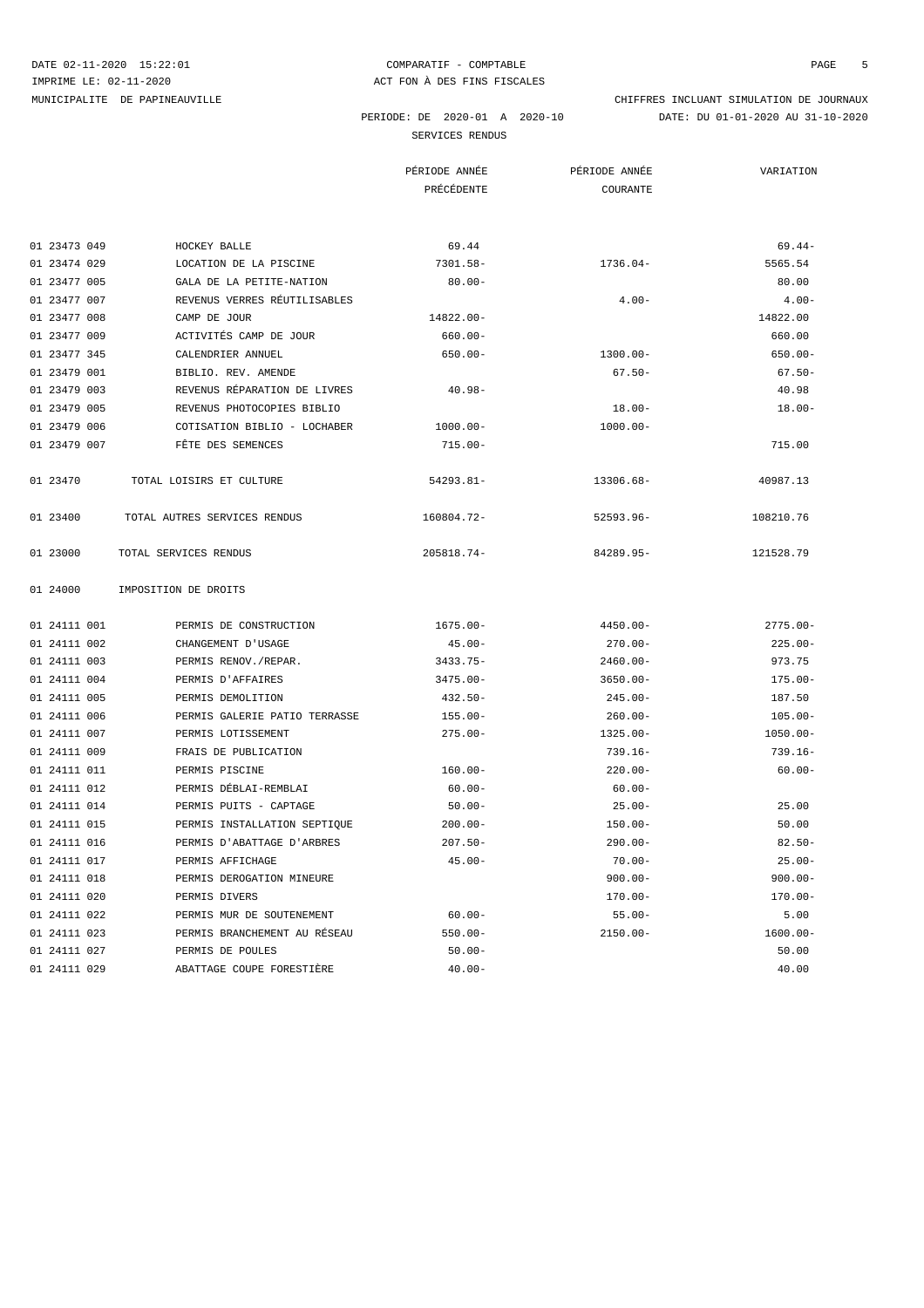DATE 02-11-2020 15:22:01 COMPARATIF - COMPTABLE COMPTABLE PAGE 6

 PERIODE: DE 2020-01 A 2020-10 DATE: DU 01-01-2020 AU 31-10-2020 MUNICIPALITE DE PAPINEAUVILLE CHIFFRES INCLUANT SIMULATION DE JOURNAUX

IMPOSITION DE DROITS

|                            |                                | PÉRIODE ANNÉE | PÉRIODE ANNÉE | VARIATION   |
|----------------------------|--------------------------------|---------------|---------------|-------------|
|                            |                                | PRÉCÉDENTE    | COURANTE      |             |
|                            |                                |               |               |             |
| 01 24111 030               | PERMIS RENOUVELLEMENT          | $97.50 -$     | $251.25 -$    | $153.75-$   |
| 01 24111 031               | PERMIS BÂTIMENT COMPLÉMENTAIRE | $450.00 -$    | $250.00 -$    | 200.00      |
| 01 24200 001               | DROITS DE MUTATIONS            | $20993.84-$   | $96256.57-$   | $75262.73-$ |
| 01 24200 002               | DROITS SUPPLETIFS              | $688.50 -$    | $2759.00 -$   | $2070.50 -$ |
| 01 24400 001               | ANIMAUX DOMESTIQUES            | $380.00 -$    | $735.00 -$    | $355.00 -$  |
| 01 24000                   | TOTAL IMPOSITION DE DROITS     | $33523.59-$   | 117740.98-    | 84217.39-   |
| 01 25000                   | AMENDES ET PÉNALITÉS           |               |               |             |
| 01 25000 000               | REVENUS CONTRAVENTIONS         | $4443.00 -$   | $6367.00 -$   | $1924.00 -$ |
| 01 25000                   | TOTAL AMENDES ET PÉNALITÉS     | $4443.00 -$   | $6367.00 -$   | $1924.00 -$ |
| INTÉRÊTS<br>01 26000       |                                |               |               |             |
| 01 26100 001               | INTÉRÊTS SUR PLACEMENT         | $5268.25-$    | $1902.91 -$   | 3365.34     |
| 01 26200 000               | INTERETS SUR ARRIERES DE TAXES | $12256.63-$   | $2969.02 -$   | 9287.61     |
| 01 26200 001               | INTERETS SUR COMPTES A REC.    | $882.69 -$    | $206.98 -$    | 675.71      |
| 01 26900 000               | AUTRES REVENUS D'INTERETS      |               | $24.83-$      | 24.83-      |
| 01 26910 000               | VENTE POUR TAXES IMPAYÉES      | $3082.98 -$   |               | 3082.98     |
| TOTAL INTÉRÊTS<br>01 26000 |                                | $21490.55 -$  | $5103.74-$    | 16386.81    |
| 01 27000<br>AUTRES REVENUS |                                |               |               |             |
| 01 27100 002               | CESSIONS - VEHICULES           | $1000.00 -$   |               | 1000.00     |
| 01 27100 003               | CESSION - TERRAIN              | 41099.62-     |               | 41099.62    |
| 01 27900 000               | REVENUS DIVERS                 | $27677.08 -$  | $6248.68-$    | 21428.40    |
| 01 27900 002               | BACS DE RECYCLAGE              | $1268.53-$    | $1221.08-$    | 47.45       |
| 01 27900 003               | BACS À ORDURES                 | $815.42-$     | 1389.54-      | $574.12 -$  |
| 01 27900 004               | BACS À COMPOST                 | $389.64-$     | $260.91 -$    | 128.73      |
| 01 27000                   | TOTAL AUTRES REVENUS           | $72250.29 -$  | $9120.21 -$   | 63130.08    |
| 01 00000<br>TOTAL REVENUS  |                                | 3508879.60-   | 3668107.39-   | 159227.79-  |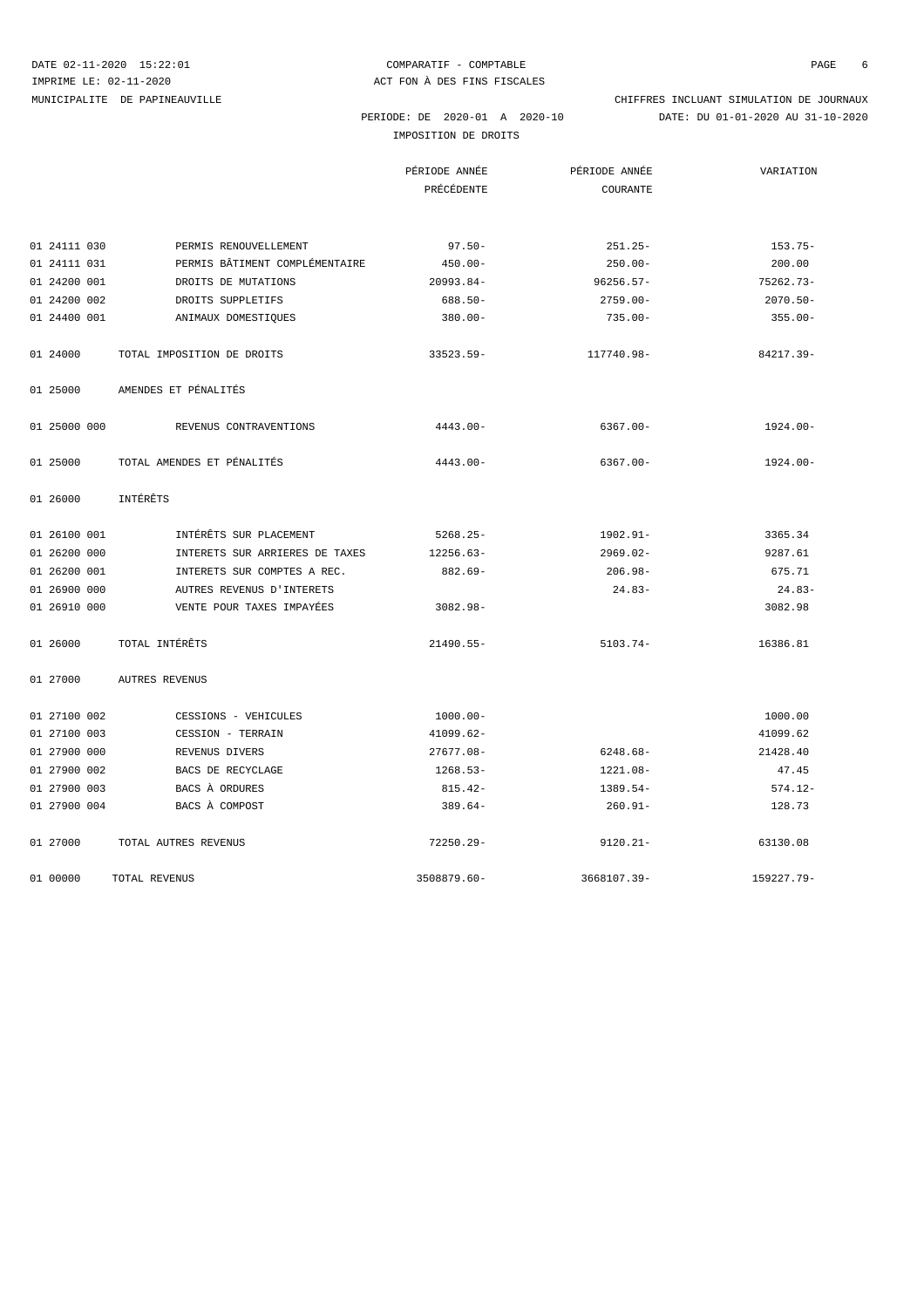DATE 02-11-2020 15:22:02 COMPARATIF - COMPTABLE PAGE 7 IMPRIME LE: 02-11-2020 <br>ACT FON À DES FINS FISCALES

 PERIODE: DE 2020-01 A 2020-10 DATE: DU 01-01-2020 AU 31-10-2020 MUNICIPALITE DE PAPINEAUVILLE CHIFFRES INCLUANT SIMULATION DE JOURNAUX

CHARGES

| PÉRIODE ANNÉE | PÉRIODE ANNÉE                           | VARIATION |
|---------------|-----------------------------------------|-----------|
| PRÉCÉDENTE    | COURANTE<br>$\sim$ $\sim$ $\sim$ $\sim$ |           |

| 02 00000 | CHARGES |
|----------|---------|

02 10000 ADMINISTRATION GÉNÉRALE

02 11000 CONSEIL

| 02 11000 131 | REMUNERATION DES ELUS                | 68488.70  | 69858.10 | 1369.40     |
|--------------|--------------------------------------|-----------|----------|-------------|
| 02 11000 200 | COTISATIONS DE L'EMPLOYEUR           | 3850.20   | 3958.00  | 107.80      |
| 02 11000 310 | DEPLACEMENT & REPRESENTATION         | 4848.37   | 203.71   | $4644.66-$  |
| 02 11000 331 | TELEPHONE                            | 1419.55   | 1039.00  | $380.55 -$  |
| 02 11000 341 | PUBLICITE ET INFORMATION             | 543.07    |          | $543.07 -$  |
| 02 11000 414 | ADMINIST. ET INFORMATIQUE            |           | 1955.87  | 1955.87     |
| 02 11000 454 | FORMATION ET PERFECTIONNEMENT        | 3407.39   | 525.79   | $2881.60 -$ |
| 02 11000 493 | RECEPTIONS                           | $40.00 -$ |          | 40.00       |
| 02 11000 494 | ASS, COTISATIONS & ABONNEMENTS       | 2789.87   | 2854.79  | 64.92       |
| 02 11000 670 | FOUR BUREAU, IMPRIMES & LIVRES       | 15.75     | 237.27   | 221.52      |
| 02 11000 970 | SUBVENTIONS & COMMANDITES            | 2430.00   | 3600.00  | 1170.00     |
| 02 11000     | TOTAL CONSEIL                        | 87752.90  | 84232.53 | $3520.37-$  |
| 02 12000     | APPLICATION DE LA LOI                |           |          |             |
| 02 12000 412 | SERVICES JURIDIQUES                  | 29834.88  | 35943.62 | 6108.74     |
| 02 12000 417 | FRAIS DE VENTE POUR TAXES            | 751.64    |          | $751.64-$   |
| 02 12000 419 | ACTES NOTARIES ET ARPENTAGE          | 7166.57   | 8407.85  | 1241.28     |
| 02 12000     | TOTAL APPLICATION DE LA LOI          | 37753.09  | 44351.47 | 6598.38     |
| 02 13000     | GESTION FINANCIÈRE ET ADMINISTRATIVE |           |          |             |
| 02 13000 331 | A.M. - TELEPHONE                     |           | 2243.53  | 2243.53     |
| 02 13000 339 | A.M. - FRAIS SURV. ALARME            | 263.58    | 263.58   |             |
| 02 13000 422 | A.M. - ASSURANCES                    | 1888.00   | 1888.00  |             |
| 02 13000 522 | A.M. - ENT & REP - BATIMENTS         | 3155.76   | 695.79   | $2459.97-$  |
| 02 13000 526 | A.M. - ENT & REP - ÉQUIPEMENT        |           | 113.12   | 113.12      |
| 02 13000 681 | A.M. - ELECTRICITE                   | 9484.41   | 7444.40  | $2040.01 -$ |
| 02 13100 141 | <b>BVA - SALAIRES REGULIERS</b>      | 39952.61  |          | 39952.61-   |
| 02 13100 142 | BVA - HEURES SUPPLEMENTAIRES         | 1555.12   |          | 1555.12-    |
| 02 13100 144 | BVA CONGES MALADIES ET MOBILE        | 1494.88   |          | 1494.88-    |
| 02 13100 145 | BVA - VACANCES                       | 10191.62  |          | 10191.62-   |
| 02 13100 146 | BVA - CONGES FERIES                  | 2255.10   |          | $2255.10 -$ |
| 02 13100 200 | BVA COTISATIONS DE L'EMPLOYEUR       | 10875.45  |          | $10875.45-$ |
| 02 13100 310 | BVA - DEPLACEMENT                    | 193.83    |          | $193.83-$   |
| 02 13100 331 | BVA - TELEPHONE                      | 2444.62   |          | $2444.62-$  |
| 02 13100 414 | BVA -ADMINIST. ET INFORMATIQUE       | 149.17    |          | $149.17-$   |
| 02 13100 494 | BVA COTISATIONS & ABONNEMENTS        | 513.21    |          | $513.21 -$  |
| 02 13100 522 | BVA - ENT. ET RÉP. BÂTISSE           | 31.06     |          | $31.06 -$   |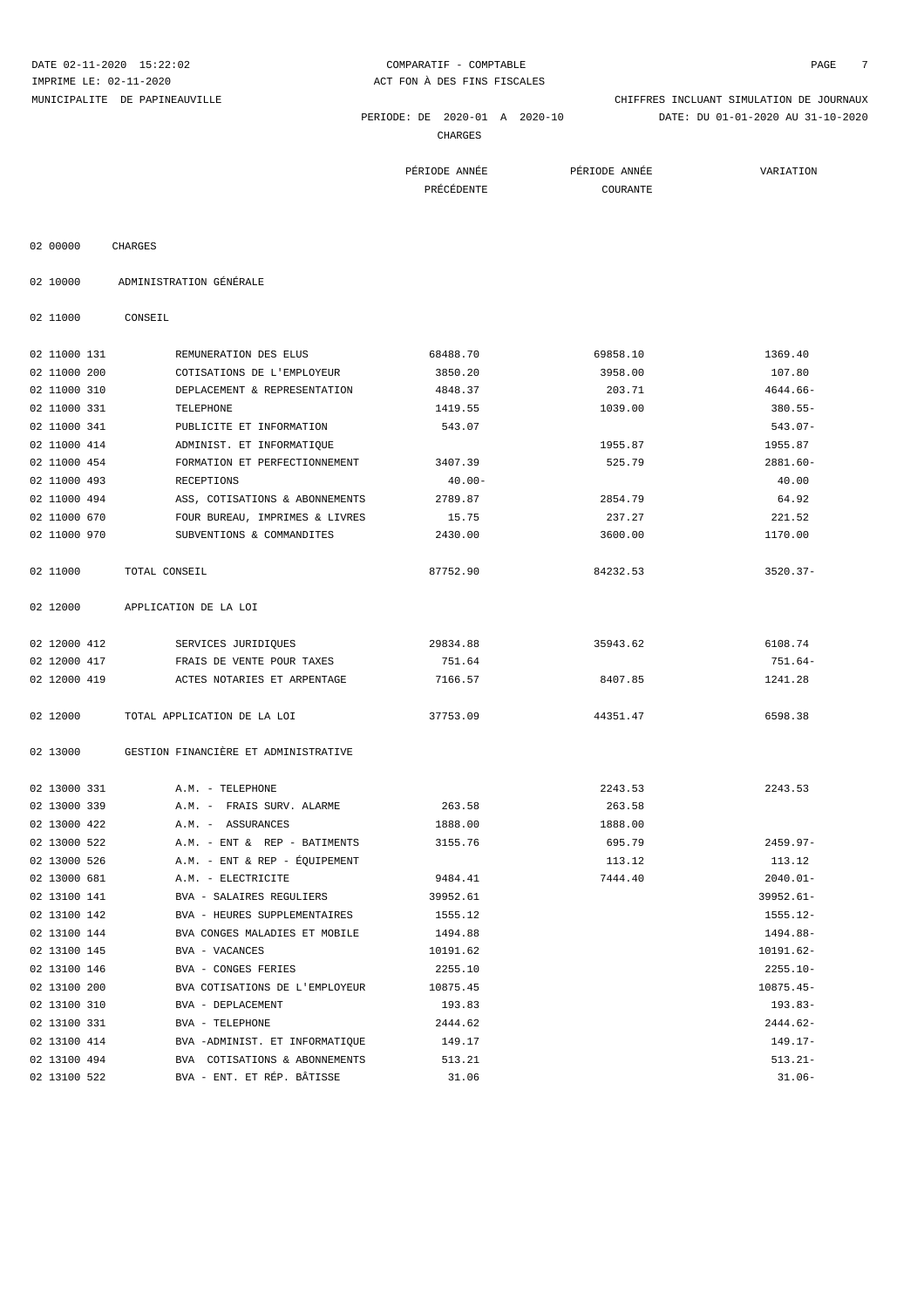# DATE 02-11-2020 15:22:02 COMPARATIF - COMPTABLE COMPTABLE PAGE 8

 PERIODE: DE 2020-01 A 2020-10 DATE: DU 01-01-2020 AU 31-10-2020 MUNICIPALITE DE PAPINEAUVILLE CHIFFRES INCLUANT SIMULATION DE JOURNAUX

### ADMINISTRATION GÉNÉRALE

|                                                 | PÉRIODE ANNÉE | PÉRIODE ANNÉE      | VARIATION   |
|-------------------------------------------------|---------------|--------------------|-------------|
|                                                 | PRÉCÉDENTE    | COURANTE           |             |
|                                                 |               |                    |             |
| 02 13100 670<br>BVA - FOURNITURES DE BUREAU     | 324.61        |                    | $324.61-$   |
| ADM - SALAIRES RÉGULIERS<br>02 13200 141        | 140540.74     | 163492.87          | 22952.13    |
| 02 13200 144<br>ADM CONGÉS MALADIES ET MOBILE   | 5601.32       | 4371.16            | $1230.16 -$ |
| ADM - VACANCES<br>02 13200 145                  | 15833.80      | 17604.58           | 1770.78     |
| ADM - CONGÉS FÉRIÉS<br>02 13200 146             | 8287.72       | 8725.68            | 437.96      |
| 02 13200 200<br>ADM -COTISATION DE L'EMPLOYEUR  | 36875.22      | 43570.46           | 6695.24     |
| 02 13200 310<br>ADM - DEPLACEMENT ET REPAS      | 1091.46       |                    | $1091.46 -$ |
| 02 13200 321<br>ADM - FRAIS DE POSTE            | 5948.98       | 5183.53            | $765.45-$   |
| 02 13200 322<br>ADM - FRET ET MESSAGERIES       | 160.11        | 9.16               | $150.95 -$  |
| 02 13200 331<br>ADM - TELEPHONE                 | 9931.64       | 8827.40            | $1104.24-$  |
| ADM - SYSTÈME D'ALARME<br>02 13200 339          | 298.29        | 298.29             |             |
| ADM - PUBLICITÉ ET INFORMATION<br>02 13200 341  | 1079.87       | 746.45             | $333.42-$   |
| 02 13200 410<br>ADM - SERV. PROFESSIONNELS      | 1861.64       | 2160.01            | 298.37      |
| ADM - VÉRIFICATION<br>02 13200 413              | 15223.19      | 17007.97           | 1784.78     |
| 02 13200 414<br>ADM - INFORMATIQUE              | 19254.62      | 18045.65           | $1208.97 -$ |
| 02 13200 422<br>ADM - ASSURANCES                | 28072.00      | 27830.00           | $242.00 -$  |
| 02 13200 454<br>ADM - FORMATION                 | 891.86        | 721.48             | $170.38 -$  |
| 02 13200 494<br>ADM - COTISATIONS, ASSOC.       | 1733.94       | 2668.43            | 934.49      |
| ADM - LOC. ÉQUIPEMENT<br>02 13200 517           | 89.75         | 556.75             | 467.00      |
| 02 13200 519<br>ADM - LOC. PHOTOCOPIEUR         | 4770.72       | 5166.65            | 395.93      |
| 02 13200 522<br>ADM - ENT & RÉP BATIMENT        | 1093.58       | 2567.97            | 1474.39     |
| ADM - ENT & RÉP MACHINERIE<br>02 13200 526      | 1046.50       | 786.77             | $259.73-$   |
| 02 13200 527<br>ADM - ENT. AMEUBLEMENT          | 733.86        |                    | $733.86-$   |
| 02 13200 670                                    | 4661.58       |                    | $40.49 -$   |
| ADM - FOURNITURES DE BUREAU<br>02 13200 681     | 6628.07       | 4621.09<br>6367.24 |             |
| ADM - ELECTRICITE                               |               |                    | $260.83-$   |
| 02 13200 682<br>ADM - HUILE À CHAUFFAGE         | 13124.84      | 10373.90           | $2750.94-$  |
| TOTAL GESTION FINANCIÈRE ET ADMINIS<br>02 13000 | 409608.33     | 364351.91          | $45256.42-$ |
| ÉVALUATION<br>02 15000                          |               |                    |             |
|                                                 |               |                    |             |
| 02 15000 414<br>INFORMATIQUE UEL                | 1007.88       | 1039.37            | 31.49       |
| 02 15000 417<br>EVALUATION MUN - REV ET MAJ     | 35730.07      | 46464.62           | 10734.55    |
| 02 15000<br>TOTAL EVALUATION                    | 36737.95      | 47503.99           | 10766.04    |
|                                                 |               |                    |             |
| 02 19000<br><b>AUTRES</b>                       |               |                    |             |
| 02 19000 951<br>QUOTE-PART MRC                  | 107987.99     | 114908.28          | 6920.29     |
| 02 19000 985<br>MAUVAISES CREANCES              |               | 1000.00            | 1000.00     |
|                                                 |               |                    |             |
| 02 19000<br>TOTAL AUTRES                        | 107987.99     | 115908.28          | 7920.29     |
| 02 10000<br>TOTAL ADMINISTRATION GÉNÉRALE       | 679840.26     | 656348.18          | 23492.08-   |
| SÉCURITÉ PUBLIQUE<br>02 20000                   |               |                    |             |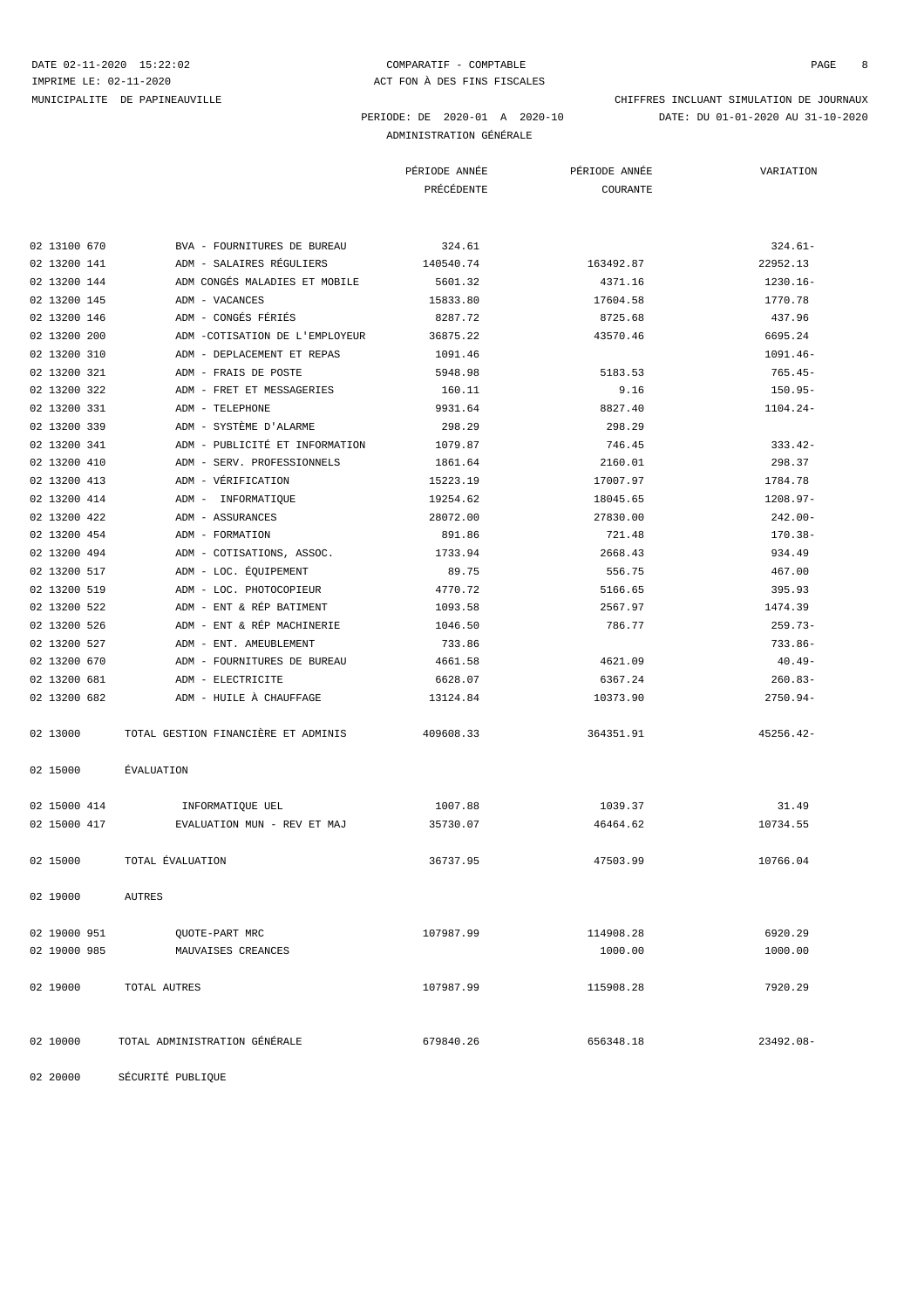| SÉCURITÉ PUBLIQUE |  |
|-------------------|--|
|                   |  |

|              |                                | PÉRIODE ANNÉE | PÉRIODE ANNÉE | VARIATION    |
|--------------|--------------------------------|---------------|---------------|--------------|
|              |                                | PRÉCÉDENTE    | COURANTE      |              |
|              |                                |               |               |              |
|              |                                |               |               |              |
| 02 21000     | POLICE                         |               |               |              |
|              |                                |               |               |              |
| 02 21000 331 | CENTRES D'URGENCE 9-1-1        | 10534.91      | 10180.88      | $354.03-$    |
| 02 21000 441 | SERVICES - SURETE DU QUEBEC    | 176099.00     | 90859.00      | 85240.00-    |
|              |                                |               |               |              |
| 02 21000     | TOTAL POLICE                   | 186633.91     | 101039.88     | $85594.03 -$ |
|              |                                |               |               |              |
| 02 22000     | SÉCURITÉ INCENDIE              |               |               |              |
|              |                                |               |               |              |
| 02 22000 142 | PRIME DE GARDE                 |               | 5897.28       | 5897.28      |
| 02 22000 143 | PRIMES                         | 22014.54      | 23382.44      | 1367.90      |
| 02 22000 145 | VACANCES                       | 3658.40       | 4375.77       | 717.37       |
| 02 22000 146 | CONGES FERIES                  | 939.68        | 759.27        | $180.41 -$   |
| 02 22000 147 | ALLOCATION VÉHICULE            | 1642.17       | 1631.26       | $10.91-$     |
| 02 22000 200 | COTISATIONS DE L'EMPLOYEUR     | 11286.23      | 10006.54      | $1279.69-$   |
| 02 22000 310 | DEPLACEMENT ET REPAS           | 1565.88       | 155.82        | 1410.06-     |
| 02 22000 322 | FRET ET MESSAGERIES            | 323.15        |               | $323.15-$    |
| 02 22000 331 | TELEPHONE, PAGETTES & 911      | 4386.22       | 2826.62       | $1559.60 -$  |
| 02 22000 414 | ADMINIST. ET INFORMATIQUE      | 875.07        | 573.50        | $301.57 -$   |
| 02 22000 422 | ASSURANCES                     | 3673.00       | 3673.00       |              |
| 02 22000 442 | AIDE MUTUELLE INCENDIE         | 3718.55       | 3119.08       | $599.47-$    |
| 02 22000 454 | FORMATION & PERFECTIONNEMENT   | 14133.30      | 8223.64       | $5909.66 -$  |
| 02 22000 455 | IMMATRICULATION                | 4295.63       | 4372.73       | 77.10        |
| 02 22000 493 | BUFFET, REPAS, RÉUNION         | 622.24        | 96.54         | $525.70 -$   |
| 02 22000 494 | ASS, COTISATIONS & ABONNEMENTS | 338.21        | 283.46        | $54.75-$     |
|              |                                |               |               |              |
| 02 22000 521 | ENT & REP - BORNES D'INCENDIE  | 11297.74      | 6121.96       | $5175.78 -$  |
| 02 22000 522 | ENT & REP - BATISSES TERRAINS  | 1457.83       |               | 1457.83-     |
| 02 22000 525 | ENT & REP - VEHICULES          | 12983.66      | 6707.03       | $6276.63-$   |
| 02 22000 526 | ENT & REP - MACHINE EQUIP OUTI | 2879.43       | 8125.89       | 5246.46      |
| 02 22000 527 | LOCATION PHOTOCOPIEUR          | 1.89          | .73           | $1.16-$      |
| 02 22000 631 | ESSENCE, HUILE ET DIESEL       | 2926.28       | 2100.76       | $825.52-$    |
| 02 22000 635 | PRODUITS CHIMIQUES ET AUTRES   | 902.89        | 139.89        | $763.00 -$   |
| 02 22000 641 | PIECES, ACCESSOIRES & OUTILS   | 3129.54       | 4658.06       | 1528.52      |
| 02 22000 650 | VETEMENTS & CHAUSSURES         | 13768.18      | 12171.47      | $1596.71 -$  |
| 02 22000 660 | ARTICLES DE NETTOYAGE          | 19.48         | 169.09        | 149.61       |
| 02 22000 670 | FOUR BUREAU, IMPRIMES & LIVRES | 103.67        | 260.24        | 156.57       |
| 02 22000 681 | ELECTRICITE                    | 1493.18       | 1183.93       | $309.25 -$   |
| 02 22000 682 | PROPANE, HUILE À CHAUFFAGE     | 3892.01       | 3207.53       | 684.48-      |
| 02 22001 141 | SALAIRES FEUX                  | 31270.71      | 25609.62      | $5661.09 -$  |
| 02 22002 141 | SALAIRES FORMATION - PRATIQUE  | 9403.81       | 7801.99       | 1601.82-     |
| 02 22003 141 | SALAIRE DÉSINCARCÉRATION       | 21031.48      | 23372.84      | 2341.36      |
| 02 22004 141 | SALAIRES REMPLISSAGE BONBONNES | 3573.07       | 2609.14       | $963.93 -$   |
| 02 22005 141 | SALAIRES PREVENTION            | 1388.57       |               | $1388.57-$   |
| 02 22006 141 | SALAIRES ENTRETIEN EQUIPEMENTS | 1737.10       | 782.70        | $954.40 -$   |
| 02 22007 141 | SALAIRES - ENTRETIEN BÂTIMENT  | 594.02        | 787.64        | 193.62       |
|              |                                |               |               |              |
| 02 22000     | TOTAL SÉCURITÉ INCENDIE        | 197326.81     | 175187.46     | 22139.35-    |
|              |                                |               |               |              |
| 02 23000     | SÉCURITÉ CIVILE                |               |               |              |
|              |                                |               |               |              |
| 02 23000 141 | SALAIRES RÉGULIERS             | 3400.72       | 1756.70       | 1644.02-     |
| 02 23000 142 | SALAIRES INONDATIONS           | 75849.66      |               | 75849.66-    |
| 02 23000 144 | CONGES DE MALADIES ET MOBILES  | 29.80         |               | $29.80 -$    |
| 02 23000 145 | VACANCES                       | 2905.96       | 72.52         | $2833.44-$   |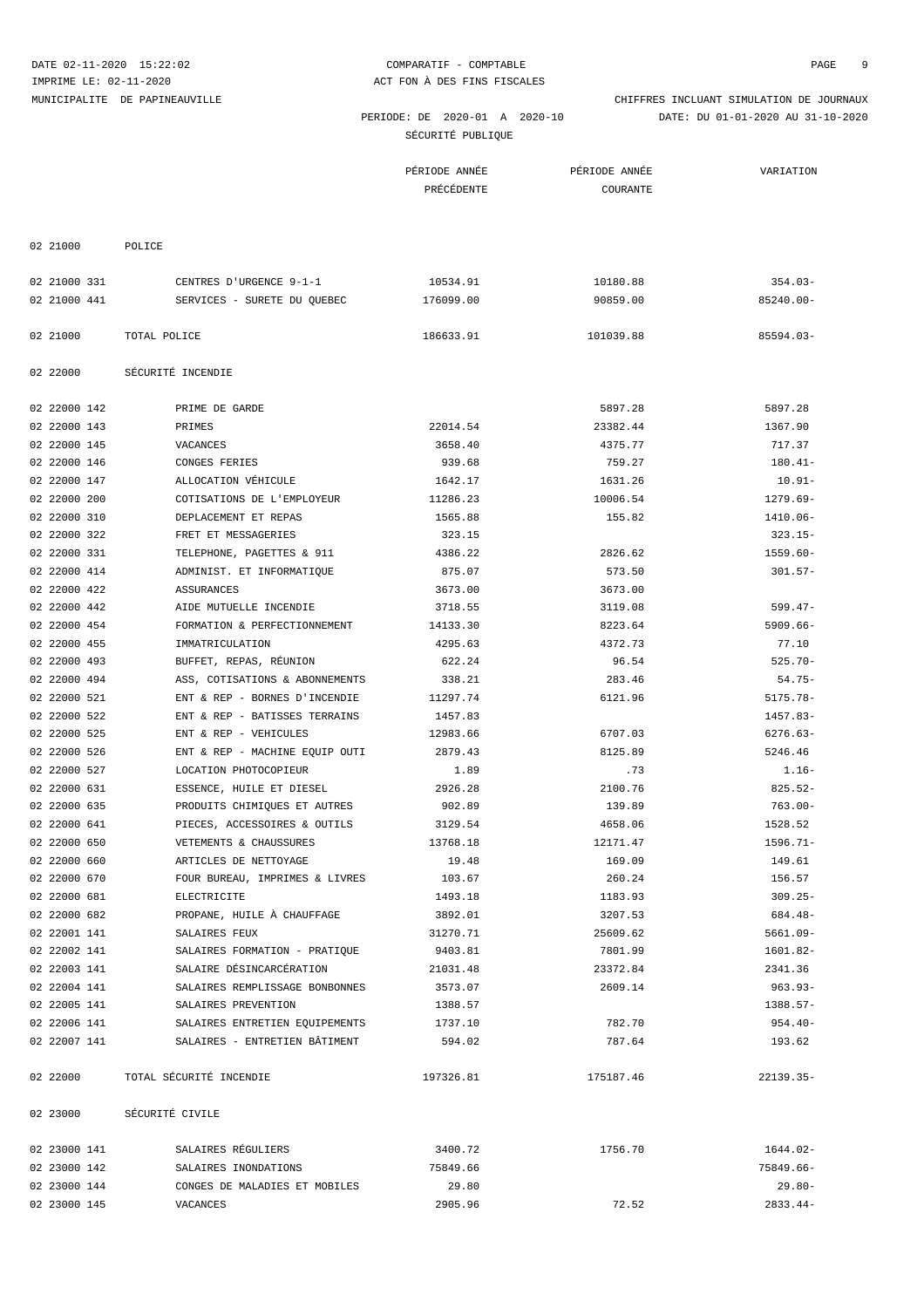# DATE 02-11-2020 15:22:02 COMPARATIF - COMPTABLE COMPTABLE PAGE 10

 PERIODE: DE 2020-01 A 2020-10 DATE: DU 01-01-2020 AU 31-10-2020 MUNICIPALITE DE PAPINEAUVILLE CHIFFRES INCLUANT SIMULATION DE JOURNAUX

SÉCURITÉ PUBLIQUE

|              |                                | PÉRIODE ANNÉE | PÉRIODE ANNÉE | VARIATION   |
|--------------|--------------------------------|---------------|---------------|-------------|
|              |                                | PRÉCÉDENTE    | COURANTE      |             |
|              |                                |               |               |             |
| 02 23000 146 | CONGES FERIES                  | 144.04        | 57.95         | $86.09 -$   |
| 02 23000 200 | COTISATIONS DE L'EMPLOYEUR     | 12254.36      | 184.49        | 12069.87-   |
| 02 23000 310 | DÉPLACEMENTS ET REPAS          | 2206.25       |               | $2206.25 -$ |
| 02 23000 411 | SERVICES PROFESSIONNELS        | 40.00         |               | $40.00 -$   |
| 02 23000 515 | LOCATION DE VÉHICULES          | 535.43        |               | $535.43-$   |
| 02 23000 516 | LOCATION MACHIN OUTILS & EQUIP | 2150.73       |               | $2150.73-$  |
| 02 23000 521 | ENT./RÉP. INFRASTRUCTURE       | 28584.44      |               | $28584.44-$ |
| 02 23000 526 | ENT & REP-MACHINERIE EQUIP     | 336.87        |               | $336.87-$   |
| 02 23000 610 | REPAS ET BREUVAGE              | 2242.59       |               | $2242.59-$  |
| 02 23000 621 | PIERRE, SABLE, BOIS ETC        | 30348.12      | 3832.04       | $26516.08-$ |
| 02 23000 631 | ESSENCE, HUILE & DIESEL        | 197.93        |               | 197.93-     |
| 02 23000 640 | PIECES & ACCES, PETITS OUTILS  | 1058.28       |               | $1058.28 -$ |
| 02 23000 650 | VETEMENTS CHAUSSURES & ACCES   | 1318.08       |               | 1318.08-    |
| 02 23000 996 | SUBVENTIONS AUX SINISTRES      | 357.51        | 355.64        | $1.87-$     |
| 02 23000     | TOTAL SÉCURITÉ CIVILE          | 163960.77     | 6259.34       | 157701.43-  |
| 02 20000     | TOTAL SÉCURITÉ PUBLIQUE        | 547921.49     | 282486.68     | 265434.81-  |
| 02 30000     | TRANSPORT                      |               |               |             |
| 02 31000     | RÉSEAU ROUTIER                 |               |               |             |
| 02 32000     | VOIRIE MUNICIPALE              |               |               |             |
| 02 32000 141 | SALAIRES RÉGULIERS             | 127884.92     | 127861.75     | $23.17-$    |

| 02 32000 142 | HEURES SUPPLEMENTAIRES        | 132.15   |          | $132.15-$   |
|--------------|-------------------------------|----------|----------|-------------|
| 02 32000 143 | PRIMES                        | 2646.98  | 2393.42  | $253.56 -$  |
| 02 32000 144 | CONGES DE MALADIES ET MOBILES | 1477.04  | 2533.86  | 1056.82     |
| 02 32000 145 | VACANCES                      | 10334.62 | 9844.59  | $490.03-$   |
| 02 32000 146 | CONGES FERIES                 | 5683.73  | 5325.89  | $357.84-$   |
| 02 32000 200 | COTISATIONS DE L'EMPLOYEUR    | 29110.69 | 33203.01 | 4092.32     |
| 02 32000 310 | FRAIS DE DEPLACEMENT ET REPAS | 1794.11  | 143.29   | $1650.82 -$ |
| 02 32000 331 | TELEPHONE                     | 2472.74  | 2097.13  | $375.61 -$  |
| 02 32000 339 | FRAIS SURVEILLANCE (ALARME)   | 338.84   | 338.84   |             |
| 02 32000 341 | PUBLICITÉ ET INFORMATION      | 1103.82  | 548.03   | $555.79 -$  |
| 02 32000 411 | SERVICES PROFESSIONNELS       |          | 4311.56  | 4311.56     |
| 02 32000 414 | ADMINIST. ET INFORMATIOUE     | 1158.91  | 199.80   | $959.11 -$  |
| 02 32000 422 | ASSURANCES                    | 7930.00  | 7976.00  | 46.00       |
| 02 32000 454 | FORMATION & PERFECTIONNEMENT  | 835.08   | 1355.05  | 519.97      |
| 02 32000 455 | IMMATRICULATION               | 2451.12  | 3073.37  | 622.25      |
|              |                               |          |          |             |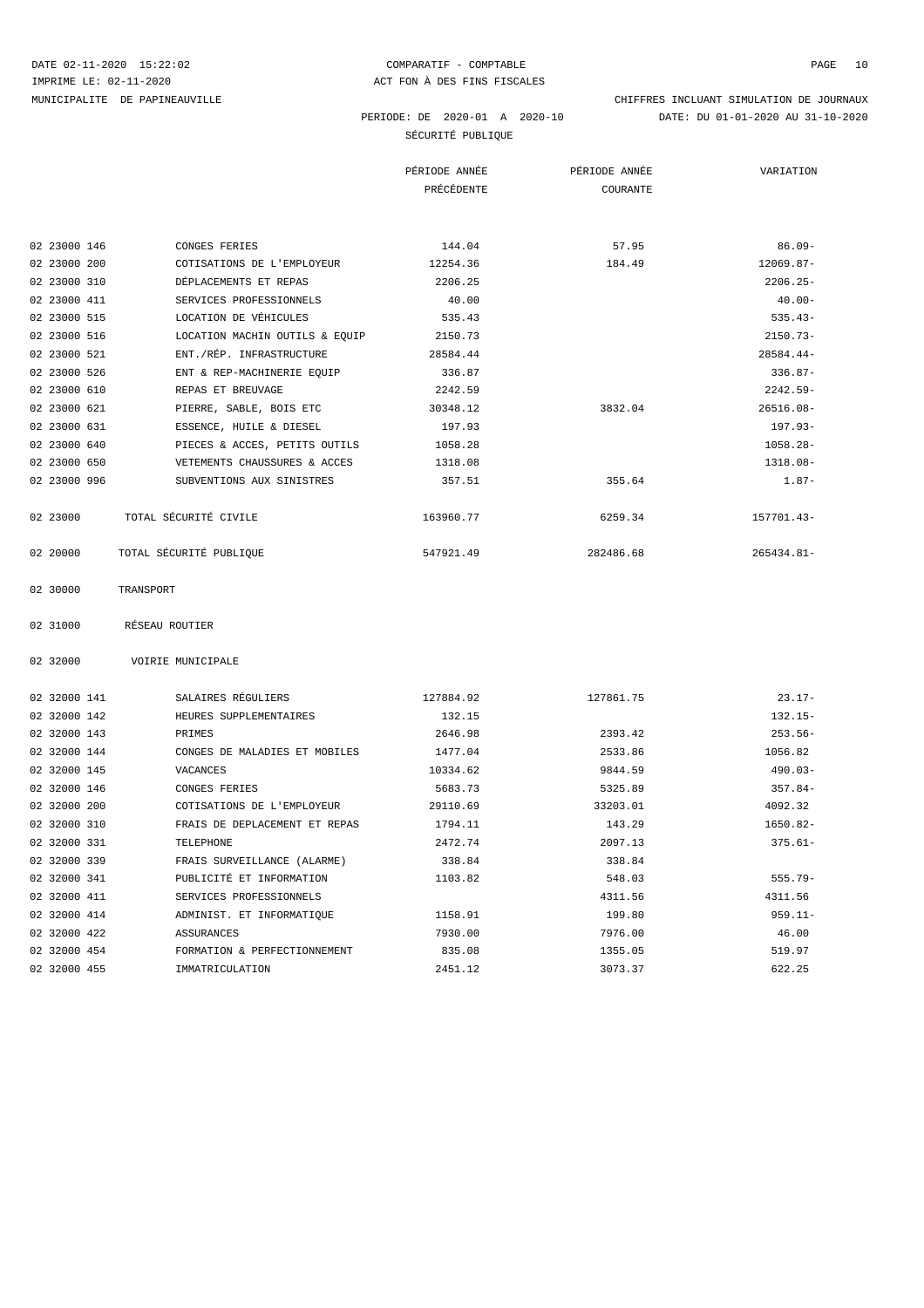IMPRIME LE: 02-11-2020 <br>
ACT FON À DES FINS FISCALES MUNICIPALITE DE PAPINEAUVILLE CHIFFRES INCLUANT SIMULATION DE JOURNAUX

DATE 02-11-2020 15:22:02 COMPARATIF - COMPTABLE COMPTABLE PAGE 11

PERIODE: DE 2020-01 A 2020-10 DATE: DU 01-01-2020 AU 31-10-2020

TRANSPORT

|                                          |                                    | PÉRIODE ANNÉE | PÉRIODE ANNÉE | VARIATION   |
|------------------------------------------|------------------------------------|---------------|---------------|-------------|
|                                          |                                    | PRÉCÉDENTE    | COURANTE      |             |
|                                          |                                    |               |               |             |
| 02 32000 494                             | COT. VERSEES ASSOC. & ABON         | 401.09        | 209.13        | 191.96-     |
| 02 32000 519                             | OUAI MUNICIPAL                     | 2045.34       | 72.44         | 1972.90-    |
| 02 32000 521                             | ENT & REP - CHEMINS, RUES TROT     | 72582.61      | 74017.62      | 1435.01     |
| 02 32000 522                             | ENT & REP - BATISSES & TERRAIN     | 742.72        | 427.09        | $315.63-$   |
| 02 32000 525                             | ENT & REP - VEHICULES              | 20449.09      | 11066.58      | $9382.51 -$ |
| 02 32000 526                             | ENT & REP - MACHINERIE OUT EOU     | 1206.56       | 778.42        | 428.14-     |
| 02 32000 621                             | PIERRE SABLE CIMENT ASPHALTE       | 2779.92       |               | $2779.92 -$ |
| 02 32000 631                             | ESSENCE, HUILE ET DIESEL           | 16465.02      | 11670.20      | $4794.82-$  |
| 02 32000 635                             | CALCIUM & ABAT-POUSSIERE           | 932.27        |               | 932.27-     |
| 02 32000 641                             | PIECES & ACC, PETITS OUTILS        | 2311.34       | 7349.96       | 5038.62     |
| 02 32000 650                             | VETEMENTS CHAUSSURES ET AUTRES     | 3285.74       | 3518.74       | 233.00      |
| 02 32000 660                             | ARTICLES DE NETTOYAGE              | 2752.69       | 3714.95       | 962.26      |
| 02 32000 670                             | FOUR BUREAU, IMPRIMES & LIVRES     | 306.02        | 230.30        | 75.72-      |
| 02 32000 682<br>PROPANE                  |                                    |               | 933.69        | 933.69      |
| 02 32000<br>TOTAL VOIRIE MUNICIPALE      |                                    | 321615.16     | 315194.71     | $6420.45 -$ |
| ENLEVEMENT DE LA NEIGE<br>02 33000       |                                    |               |               |             |
| 02 33000 141                             | SALAIRES RÉGULIERS                 | 98241.87      | 101706.47     | 3464.60     |
| 02 33000 142                             | HEURES SUPPLEMENTAIRES             | 132.15        |               | $132.15-$   |
| 02 33000 143<br>PRIMES                   |                                    | 848.40        | 1764.00       | 915.60      |
| 02 33000 144                             | CONGES DE MALADIES ET MOBILES      | 1477.09       | 2533.86       | 1056.77     |
| 02 33000 145<br>VACANCES                 |                                    | 9120.38       | 8832.79       | $287.59-$   |
| 02 33000 146                             | CONGES FERIES                      | 4820.71       | 4613.63       | 207.08-     |
| 02 33000 200                             | COTISATIONS DE L'EMPLOYEUR         | 24897.02      | 26153.09      | 1256.07     |
| 02 33000 443                             | ENLEVEMENT DE LA NEIGE             | 168427.39     | 210855.88     | 42428.49    |
| 02 33000 444<br>SABLAGE                  |                                    | 3278.23       | 1946.47       | 1331.76-    |
| 02 33000 512                             | LOCATION TERRAIN - DEPOT NEIGE     | 3850.00       | 17833.41      | 13983.41    |
| 02 33000                                 | TOTAL ENLEVEMENT DE LA NEIGE       | 315093.24     | 376239.60     | 61146.36    |
| 02 34000<br>ÉCLAIRAGE DES RUES           |                                    |               |               |             |
| 02 34000 521                             | ENT & REP - SYST ECLAIRAGE RUE     | 2793.21       | 2367.57       | $425.64-$   |
| 02 34000 681<br>ELECTRICITE              |                                    | 10565.30      | 7475.32       | $3089.98 -$ |
| 02 34000 TOTAL ÉCLAIRAGE DES RUES        |                                    | 13358.51      | 9842.89       | $3515.62-$  |
| 02 35500<br>CIRCULATION ET STATIONNEMENT |                                    |               |               |             |
| 02 35500 521                             | ENT & REP - PASSAGE A NIVEAU       | 5615.35       | 8603.66       | 2988.31     |
| 02 35500 649                             | PLAQUES DE RUES, SIGNALISATION     | 2083.94       | 1988.05       | $95.89 -$   |
| 02 35500                                 | TOTAL CIRCULATION ET STATIONNEMENT | 7699.29       | 10591.71      | 2892.42     |
| TOTAL RÉSEAU ROUTIER<br>02 31000         |                                    | 657766.20     | 711868.91     | 54102.71    |
| 02 36000<br>TRANSPORT COLLECTIF          |                                    |               |               |             |
| 02 37000<br>TRANSPORT EN COMMUN          |                                    |               |               |             |

02 37000 951 QUOTE-PART TRANSPORT ADAPTE 11610.00 11566.50 11566.50 43.50-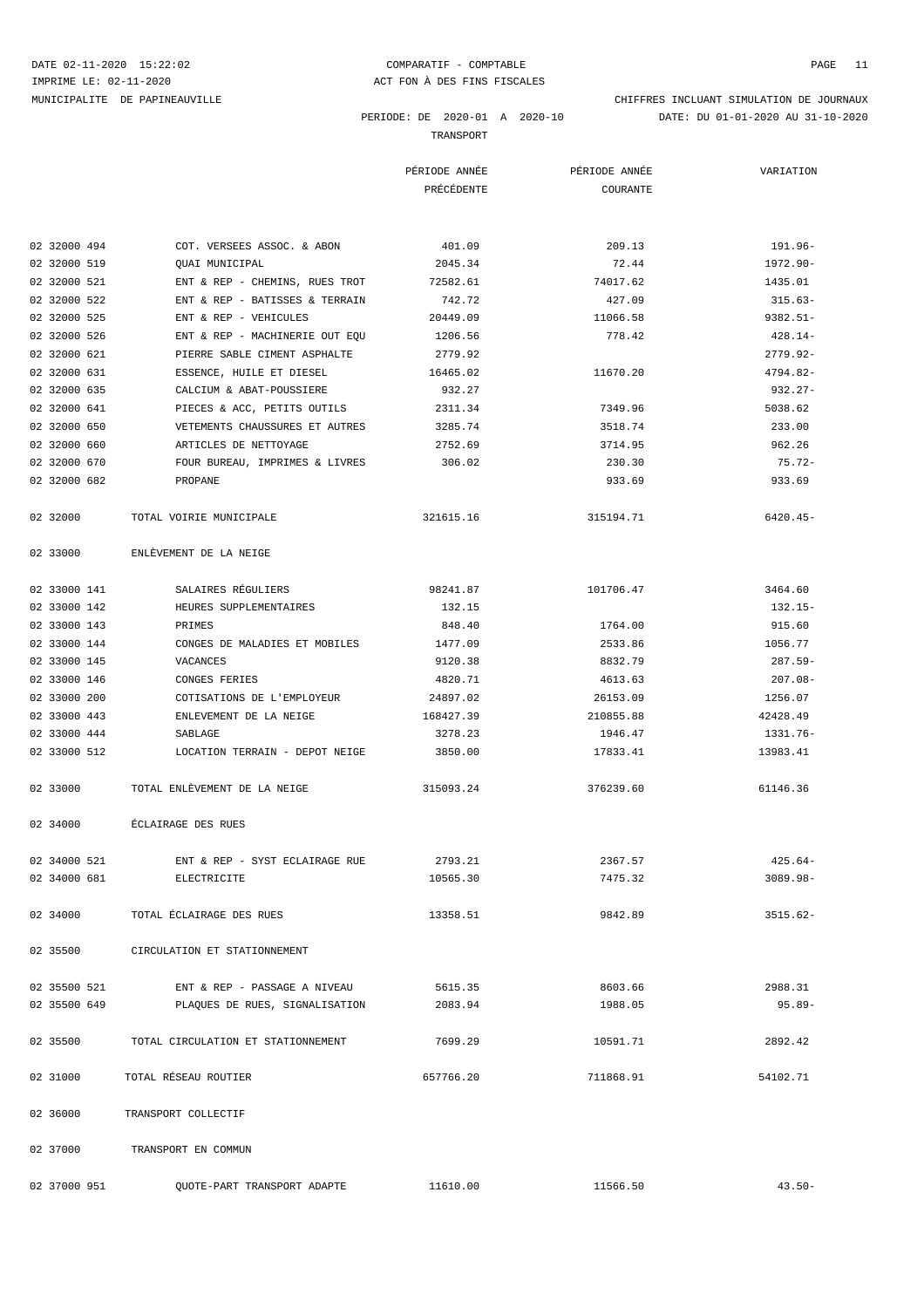|              | DATE 02-11-2020 15:22:02               | COMPARATIF - COMPTABLE                     |                           | 12<br>PAGE                                                                    |
|--------------|----------------------------------------|--------------------------------------------|---------------------------|-------------------------------------------------------------------------------|
|              | IMPRIME LE: 02-11-2020                 | ACT FON A DES FINS FISCALES                |                           |                                                                               |
|              | MUNICIPALITE DE PAPINEAUVILLE          | PERIODE: DE 2020-01 A 2020-10<br>TRANSPORT |                           | CHIFFRES INCLUANT SIMULATION DE JOURNAUX<br>DATE: DU 01-01-2020 AU 31-10-2020 |
|              |                                        | PÉRIODE ANNÉE<br>PRÉCÉDENTE                | PÉRIODE ANNÉE<br>COURANTE | VARIATION                                                                     |
| 02 37000     | TOTAL TRANSPORT EN COMMUN              | 11610.00                                   | 11566.50                  | $43.50 -$                                                                     |
| 02 36000     | TOTAL TRANSPORT COLLECTIF              | 11610.00                                   | 11566.50                  | $43.50 -$                                                                     |
| 02 30000     | TOTAL TRANSPORT                        | 669376.20                                  | 723435.41                 | 54059.21                                                                      |
| 02 40000     | HYGIÈNE DU MILIEU                      |                                            |                           |                                                                               |
| 02 41000     | EAU ET ÉGOUT                           |                                            |                           |                                                                               |
| 02 41200     | APPROVISIONNEMENT/ TRAITEMENT DE L'EAU |                                            |                           |                                                                               |
| 02 41200 331 | TELEPHONE                              | 367.43                                     | 367.40                    | $.03-$                                                                        |
| 02 41200 411 | SERVICES PROFESSIONNELS                | 27773.66                                   | 9177.22                   | 18596.44-                                                                     |
| 02 41200 422 | ASSURANCE                              | 811.00                                     | 810.00                    | $1.00 -$                                                                      |
| 02 41200 521 | ENT & REP - INFRASTRUCTURES            | 4222.14                                    |                           | $4222.14-$                                                                    |
| 02 41200 522 | ENT & REP - BATISSES TERRAINS          | 24.13                                      | 73.41                     | 49.28                                                                         |
| 02 41200 526 | ENT & REP - MACHINERIE EQUIP           | 1.10                                       | 2614.62                   | 2613.52                                                                       |
| 02 41200 640 | CHLORE ET PRODUITS                     | 256.02                                     | 893.45                    | 637.43                                                                        |
| 02 41200 681 | ELECTRICITE                            | 11889.74                                   | 10698.71                  | 1191.03-                                                                      |
| 02 41200     | TOTAL APPROVISIONNEMENT/ TRAITEMENT    | 45345.22                                   | 24634.81                  | $20710.41 -$                                                                  |
| 02 41300     | RÉSEAUX DE DISTRIBUTION DE L'EAU       |                                            |                           |                                                                               |
| 02 41300 141 | SALAIRES REGULIERS                     | 15793.59                                   | 4027.06                   | 11766.53-                                                                     |
| 02 41300 144 | CONGES DE MALADIES ET MOBILES          | 147.56                                     | 137.50                    | $10.06 -$                                                                     |
| 02 41300 145 | VACANCES                               | 1939.15                                    | 216.85                    | $1722.30 -$                                                                   |
| 02 41300 146 | CONGES FERIES                          | 799.25                                     | 273.59                    | $525.66 -$                                                                    |
| 02 41300 200 | COTISATIONS DE L'EMPLOYEUR             | 4261.72                                    | 1220.42                   | $3041.30 -$                                                                   |
| 02 41300 310 | FRAIS DE DEPLACEMENT ET REPAS          | 745.35                                     | 41.21                     | $704.14-$                                                                     |
| 02 41300 411 | SERVICES PROFESSIONNELS                | 6761.20                                    | 3380.60                   | $3380.60 -$                                                                   |
| 02 41300 454 | FORMATION ET PERFECTIONNEMENT          | 5026.59                                    | $135.50-$                 | $5162.09 -$                                                                   |
| 02 41300 521 | ENT & REP - CONDUITES EAU POTA         | 35723.61                                   | 25271.34                  | 10452.27-                                                                     |
| 02 41300 529 | RACCORDEMENT D'AQUEDUC                 | 9242.82                                    | 9680.76                   | 437.94                                                                        |
| 02 41300 641 | PIECES & ACC., PETIT OUTILS            | 397.16                                     | 1039.38                   | 642.22                                                                        |
| 02 41300 642 | COMPTEURS D'EAU                        | 5225.37                                    | 74.01                     | $5151.36-$                                                                    |
| 02 41300     | TOTAL RÉSEAUX DE DISTRIBUTION DE L'    | 86063.37                                   | 45227.22                  | $40836.15 -$                                                                  |

02 41400 TRAITEMENT DES EAUX USÉES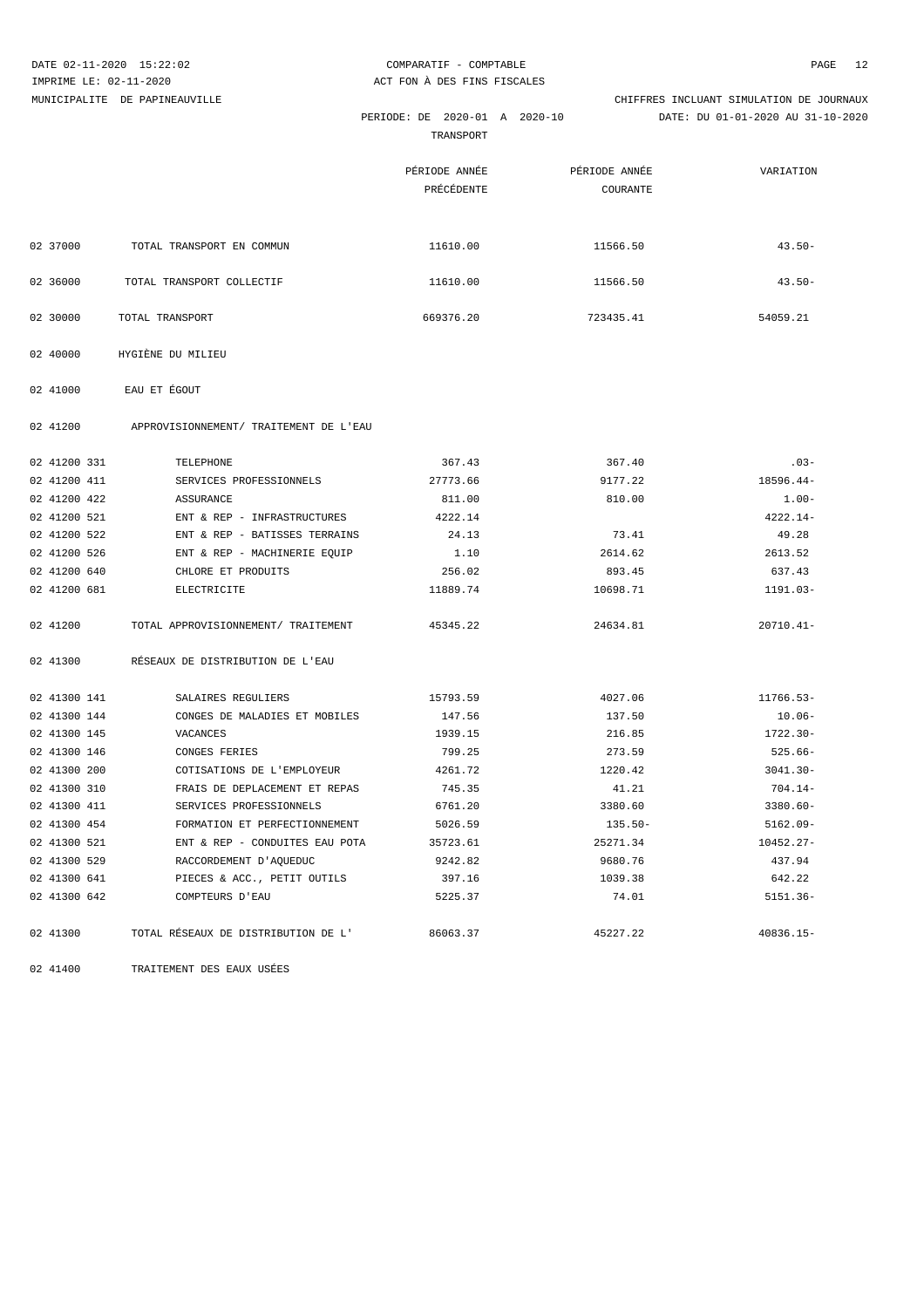HYGIÈNE DU MILIEU

|              |                                 | PÉRIODE ANNÉE<br>PRÉCÉDENTE | PÉRIODE ANNÉE<br>COURANTE | VARIATION   |
|--------------|---------------------------------|-----------------------------|---------------------------|-------------|
|              |                                 |                             |                           |             |
| 02 41400 141 | SALAIRES RÉGULIERS              | 10470.06                    | 1966.20                   | $8503.86 -$ |
| 02 41400 144 | CONGES DE MALADIES ET MOBILES   | 21.64                       | 54.35                     | 32.71       |
| 02 41400 145 | VACANCES                        | 1365.34                     | 60.75                     | $1304.59-$  |
| 02 41400 146 | CONGES FERIES                   | 490.00                      | 137.80                    | $352.20 -$  |
| 02 41400 200 | COTISATIONS DE L'EMPLOYEUR      | 2824.86                     | 551.18                    | $2273.68-$  |
| 02 41400 310 | FRAIS DE DÉPLACEMENT ET REPAS   | 182.48                      |                           | $182.48-$   |
| 02 41400 331 | TELEPHONE                       | 1203.68                     | 2184.65                   | 980.97      |
| 02 41400 339 | FRAIS SURVEILLANCE ALARME       | 881.82                      | 1761.47                   | 879.65      |
| 02 41400 411 | SERVICES PROFESSIONNELS         | 1862.36                     | 21894.41                  | 20032.05    |
| 02 41400 422 | ASSURANCE                       | 1608.00                     | 1609.00                   | 1.00        |
| 02 41400 454 | FORMATION ET PERFECTIONNEMENT   |                             | 613.95                    | 613.95      |
| 02 41400 521 | ENT & REP - CONDUITES EAUX USÉ  | 29674.54                    | 15700.40                  | 13974.14-   |
| 02 41400 522 | ENT & REP - BATISSE & TERRAIN   | 11524.10                    | 1742.31                   | 9781.79-    |
| 02 41400 526 | ENT & REP - MACHINERIE EQUIP O  | 2233.80                     | 14334.43                  | 12100.63    |
| 02 41400 528 | VIDANGE FOSSE SEPTIQUE          | 24.64                       | 12.57                     | $12.07-$    |
| 02 41400 529 | RACCORDEMENT D'ÉGOUT SANITAIRE  | 8241.27                     | 5319.13                   | $2922.14-$  |
| 02 41400 641 | PIECES & ACC. ET PETITS OUTILS  | 176.77                      | 104.40                    | $72.37-$    |
| 02 41400 650 | VETEMENTS CHAUSSURES & ACCES    | 59.31                       | 86.02                     | 26.71       |
| 02 41400 681 | ELECTRICITE                     | 32355.03                    | 35503.67                  | 3148.64     |
| 02 41400     | TOTAL TRAITEMENT DES EAUX USÉES | 105199.70                   | 103636.69                 | $1563.01 -$ |
| 02 41500     | RÉSEAUX D'ÉGOUT PLUVIAL         |                             |                           |             |
| 02 41500 521 | ENT & REP - RÉSEAUX PLUVIAUX    | 2652.19                     | 13897.07                  | 11244.88    |
| 02 41500     | TOTAL RÉSEAUX D'ÉGOUT PLUVIAL   | 2652.19                     | 13897.07                  | 11244.88    |
| 02 41000     | TOTAL EAU ET ÉGOUT              | 239260.48                   | 187395.79                 | $51864.69-$ |
| 02 45000     | MATIÈRES RÉSIDUELLES            |                             |                           |             |
| 02 45100     | DÉCHETS DOMESTIQUES             |                             |                           |             |
| 02 45110     | CUEILLETTE ET TRANSPORT         |                             |                           |             |
| 02 45110 446 | CUEILLETTES DES ORDURES         | 46845.25                    | 46912.03                  | 66.78       |
| 02 45111 446 | CUEILLETTES DU RECYCLAGE        | 26424.20                    | 26815.80                  | 391.60      |
| 02 45112 446 | TRI, CONDITIONNEMENT MAT. RECY  | 16086.15                    | 16725.74                  | 639.59      |
| 02 45112 447 | ECOCENTRE                       | 17497.90                    | 17497.90                  |             |
| 02 45113 446 | BACS À ORDURES ET RECYCLAGE     | 8297.20                     | 3578.30                   | $4718.90 -$ |
| 02 45114 446 | BACS ET SACS À COMPOST          | 1820.57                     | 1111.17                   | 709.40-     |
| 02 45115 446 | CUEILLETTE COMPOST              | 48089.20                    | 48801.90                  | 712.70      |
| 02 45110     | TOTAL CUEILLETTE ET TRANSPORT   | 165060.47                   | 161442.84                 | $3617.63-$  |
| 02 45120     | ÉLIMINATION                     |                             |                           |             |
| 02 45120 446 | ENFOUISSEMENT DES DÉCHETS       | 45365.93                    | 42024.57                  | $3341.36-$  |
| 02 45120 447 | TRAITEMENT DU COMPOST           | 6406.85                     | 7232.80                   | 825.95      |
| 02 45120     | TOTAL ELIMINATION               | 51772.78                    | 49257.37                  | $2515.41-$  |

02 45100 TOTAL DÉCHETS DOMESTIQUES 216833.25 210700.21 6133.04-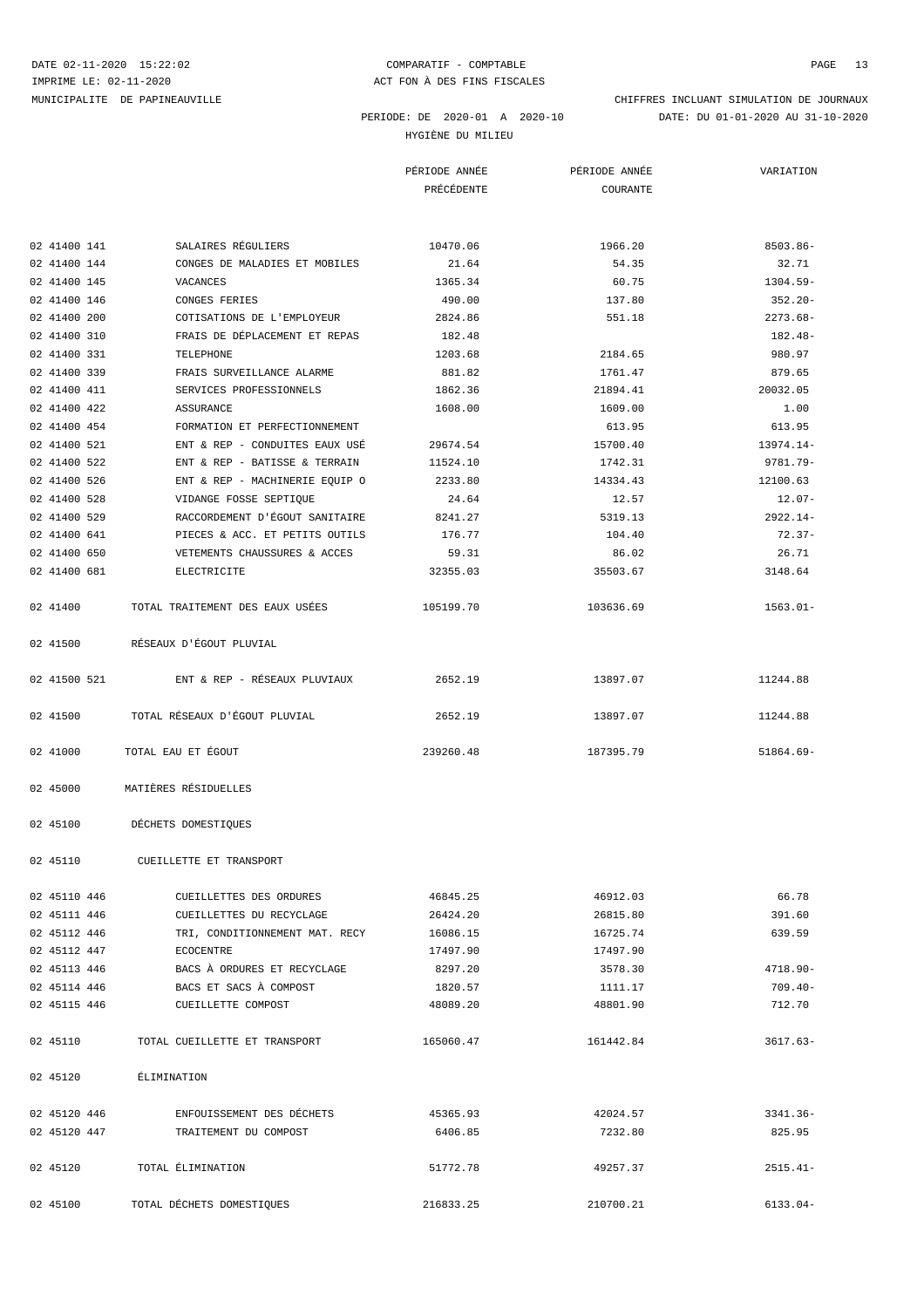HYGIÈNE DU MILIEU

PÉRIODE ANNÉE PÉRIODE ANNÉE VARIATION

 PERIODE: DE 2020-01 A 2020-10 DATE: DU 01-01-2020 AU 31-10-2020 MUNICIPALITE DE PAPINEAUVILLE CHIFFRES INCLUANT SIMULATION DE JOURNAUX

|              |                                     | PRÉCÉDENTE | COURANTE  |              |
|--------------|-------------------------------------|------------|-----------|--------------|
|              |                                     |            |           |              |
|              |                                     |            |           |              |
| 02 45300     | ÉLIMINATION DES MATÉRIAUX SECS      |            |           |              |
|              |                                     |            |           |              |
| 02 45300 446 | ELIMINATION DES MATERIAUX SECS      | 1759.22    | 807.03    | $952.19 -$   |
| 02 45300     | TOTAL ÉLIMINATION DES MATÉRIAUX SEC | 1759.22    | 807.03    | $952.19 -$   |
| 02 45000     | TOTAL MATIÈRES RÉSIDUELLES          | 218592.47  | 211507.24 | $7085.23 -$  |
| 02 47000     | <b>ENVIRONNEMENT</b>                |            |           |              |
| 02 47000 141 | SALAIRE RÉGULIER                    | 5526.61    |           | $5526.61 -$  |
| 02 47000 144 | CONGÉ DE MALADIES ET MOBILES        | 88.03      |           | $88.03 -$    |
| 02 47000 145 | VACANCES                            | 586.88     |           | $586.88-$    |
| 02 47000 146 | CONGÉS FÉRIÉS                       | 264.07     |           | $264.07-$    |
| 02 47000 200 | COTISATIONS EMPLOYEUR               | 1374.56    |           | 1374.56-     |
| 02 47000 310 | FRAIS DE DÉPLACEMENT ET REPAS       | 10.96      |           | $10.96 -$    |
| 02 47000 341 | PUBLICITÉ ET INFORMATION            | 512.34     |           | $512.34-$    |
| 02 47000 418 | FRAIS DE DÉPRÉDATION (TRAPPEUR      | 398.48     |           | $398.48 -$   |
| 02 47000 419 | SERVICES PROFESSIONNELS             | 897.50     | 8243.36   | 7345.86      |
| 02 47000 454 | FORMATION ET PERFECTIONNEMENT       | 80.00      |           | $80.00 -$    |
| 02 47000 670 | FOURN. BUREAU, IMPRIMES & LI        | 8.66       |           | $8.66 -$     |
| 02 47000 970 | SUBVENTIONS ET COMMANDITES          | 100.00     |           | $100.00 -$   |
| 02 47000     | TOTAL ENVIRONNEMENT                 | 9848.09    | 8243.36   | $1604.73-$   |
| 02 49000     | <b>AUTRES</b>                       |            |           |              |
| 02 49000 451 | CONTROLE DES ANIMAUX                | 25.61      |           | $25.61-$     |
| 02 49000     | TOTAL AUTRES                        | 25.61      |           | $25.61-$     |
| 02 40000     | TOTAL HYGIÈNE DU MILIEU             | 467726.65  | 407146.39 | $60580.26 -$ |
| 02 50000     | SANTÉ ET BIEN-ÊTRE                  |            |           |              |
| 02 59000     | AUTRES - SANTÉ ET BIEN-ÊTRE         |            |           |              |
| 02 59000 959 | POLITIQUE FAMILIALE                 | 4753.11    | 750.00    | $4003.11 -$  |

02 59000 TOTAL AUTRES - SANTÉ ET BIEN-ÊTRE 4753.11 750.00 4003.11-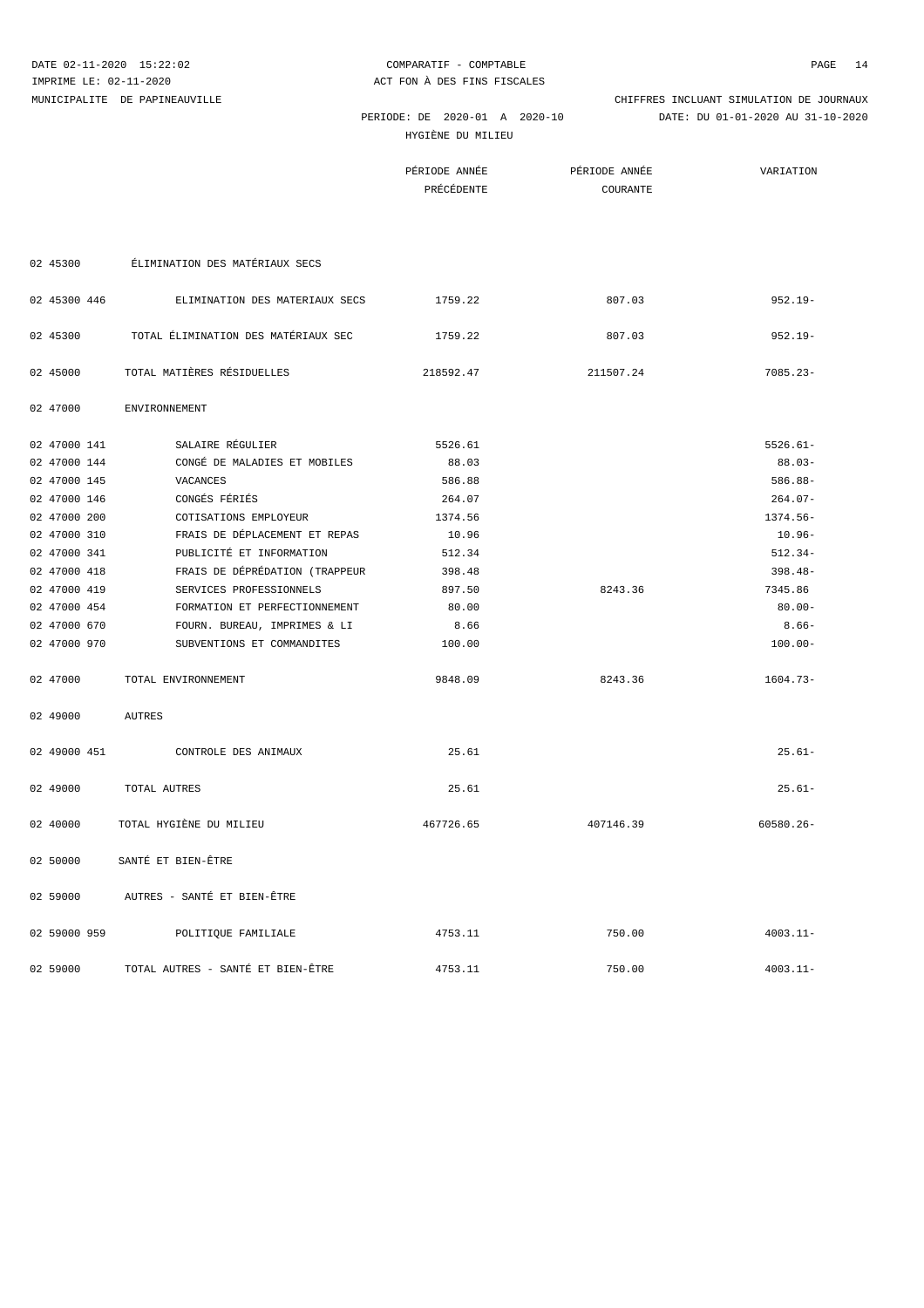SAN

 PERIODE: DE 2020-01 A 2020-10 DATE: DU 01-01-2020 AU 31-10-2020 MUNICIPALITE DE PAPINEAUVILLE CHIFFRES INCLUANT SIMULATION DE JOURNAUX

|  | ANTÉ ET BIEN-ÊTRE |  |
|--|-------------------|--|
|  |                   |  |

|              |                                         | PÉRIODE ANNÉE | PÉRIODE ANNÉE | VARIATION   |
|--------------|-----------------------------------------|---------------|---------------|-------------|
|              |                                         | PRÉCÉDENTE    | COURANTE      |             |
|              |                                         |               |               |             |
|              |                                         |               |               |             |
| 02 50000     | TOTAL SANTÉ ET BIEN-ÊTRE                | 4753.11       | 750.00        | $4003.11 -$ |
|              |                                         |               |               |             |
| 02 60000     | AMÉNAGEMENT, URBANISME ET DÉVELOPPEMENT |               |               |             |
|              |                                         |               |               |             |
| 02 61000     | AMÉNAGEMENT, URBANISME ET ZONAGE        |               |               |             |
|              |                                         |               |               |             |
| 02 61000 141 | SALAIRES RÉGULIERS                      | 35802.97      | 56666.32      | 20863.35    |
| 02 61000 144 | CONGES DE MALADIES ET MOBILES           | 2010.00       | 1057.37       | $952.63 -$  |
| 02 61000 145 | VACANCES                                | 2881.00       | 3700.80       | 819.80      |

| 02 61000     | AMÉNAGEMENT, URBANISME ET ZONAGE |          |          |            |
|--------------|----------------------------------|----------|----------|------------|
| 02 61000 141 | SALAIRES RÉGULIERS               | 35802.97 | 56666.32 | 20863.35   |
| 02 61000 144 | CONGES DE MALADIES ET MOBILES    | 2010.00  | 1057.37  | $952.63 -$ |
| 02 61000 145 | VACANCES                         | 2881.00  | 3700.80  | 819.80     |
| 02 61000 146 | CONGES FERIES                    | 1876.00  | 2720.69  | 844.69     |
| 02 61000 200 | COTISATIONS DE L'EMPLOYEUR       | 10337.57 | 13596.65 | 3259.08    |
| 02 61000 310 | FRAIS DE DEPLACEMENT ET REPAS    | 282.34   |          | $282.34-$  |
| 02 61000 331 | TELEPHONE                        | 755.37   | 423.62   | $331.75-$  |
| 02 61000 341 | PUBLICITE & INFORMATION          | 1186.34  | 925.99   | $260.35-$  |
| 02 61000 411 | SERVICES PROFESSIONNELS          | 7257.90  | 14570.50 | 7312.60    |
| 02 61000 414 | ADMINIST. ET INFORMATIOUE        | 8051.11  | 10502.39 | 2451.28    |
| 02 61000 454 | FORMATION & PERFECTIONNEMENT     | 587.94   | 12.50    | $575.44-$  |
| 02 61000 494 | ASS COTISATIONS & ABONNEMENTS    | 393.70   |          | $393.70 -$ |
| 02 61000 515 | LOCATION VEHICULES               |          | 2519.70  | 2519.70    |
| 02 61000 525 | ENT & REP - VEHICULES            | 41.75    |          | $41.75 -$  |
| 02 61000 641 | PIÈCES, ACCESSOIRES ET OUTILS    | 54.38    |          | $54.38 -$  |
| 02 61000 670 | FOUR BUREAU, IMPRIMES & LIVRES   | 739.11   | 605.29   | $133.82-$  |
|              |                                  |          |          |            |

02 61000 TOTAL AMÉNAGEMENT, URBANISME ET ZON 72257.48 107301.82 107301.82

02 62000 PROMOTION ET DÉVELOPPEMENT ÉCONOMIQUE

02 62100 INDUSTRIES ET COMMERCES

| 02 62100 341 | PUBLICITÉ ET COMMUNICATION            |          | 13815.72 | 13815.72   |
|--------------|---------------------------------------|----------|----------|------------|
| 02 62100 418 | REVITALISATION 148                    | 312.32   |          | $312.32 -$ |
| 02 62100 419 | SERVICES PROFESSIONNELS               | 40097.34 | 60432.42 | 20335.08   |
| 02 62100     | TOTAL INDUSTRIES ET COMMERCES         | 40409.66 | 74248.14 | 33838.48   |
|              |                                       |          |          |            |
| 02 62900     | AUTRES - PROM., URBANISME ET DÉVELOP. |          |          |            |
| 02 62900 335 | SITE INTERNET                         | 131.23   | 78.74    | $52.49-$   |
|              |                                       |          |          |            |
| 02 62900 959 | PARC IND. LOURD PAPINEAU              | 4435.01  | 4363.32  | $71.69 -$  |
| 02 62900     | TOTAL AUTRES - PROM., URBANISME ET    | 4566.24  | 4442.06  | $124.18-$  |
|              |                                       |          |          |            |
| 02 62000     | TOTAL PROMOTION ET DÉVELOPPEMENT ÉC   | 44975.90 | 78690.20 | 33714.30   |

02 63000 RÉNOVATION URBAINE

02 63100 BIENS PATRIMONIAUX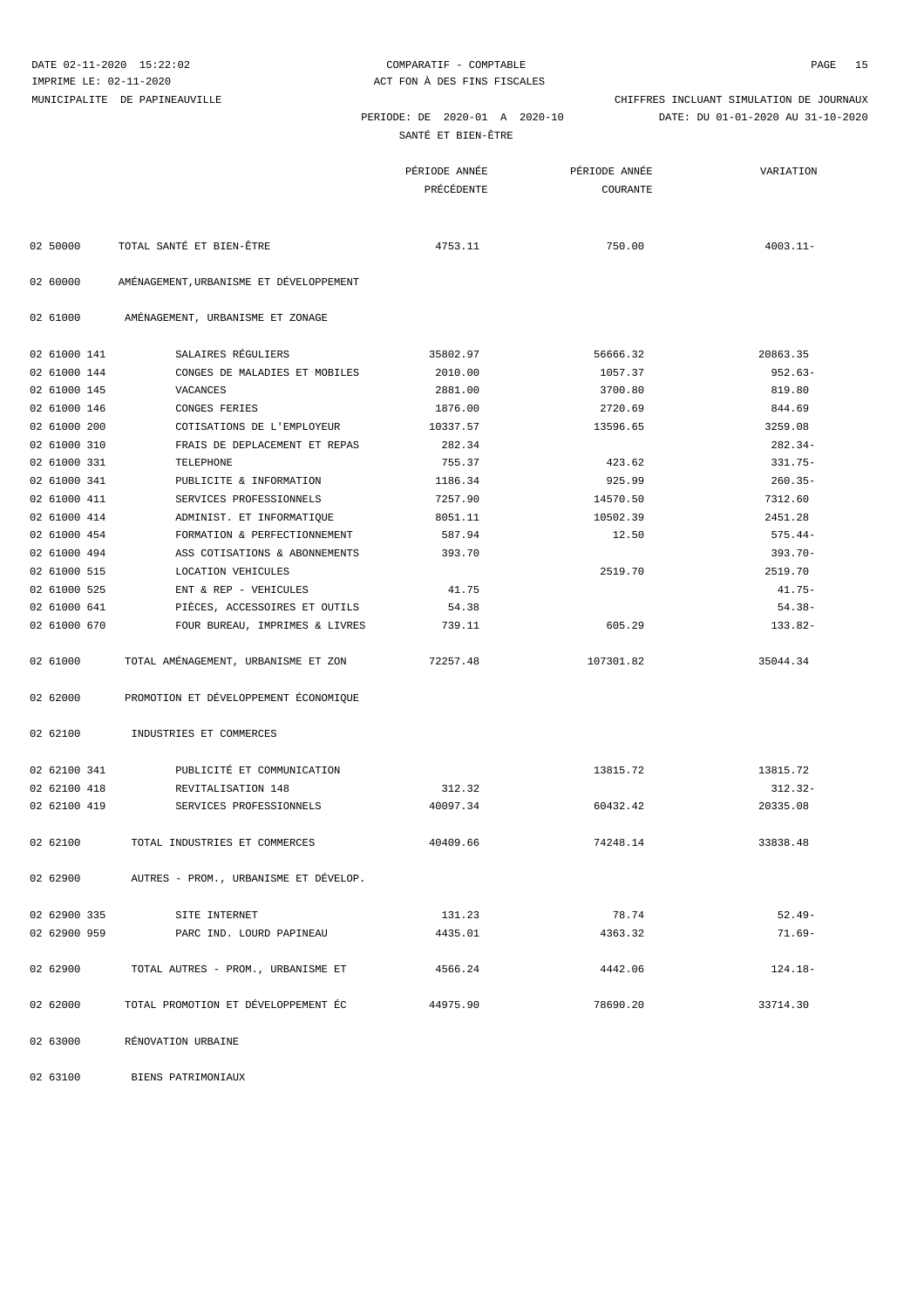AMÉNAGEMENT,URBANISME ET DÉVELOPPEMENT

|              |                                       | PÉRIODE ANNÉE<br>PRÉCÉDENTE | PÉRIODE ANNÉE<br>COURANTE | VARIATION   |
|--------------|---------------------------------------|-----------------------------|---------------------------|-------------|
|              |                                       |                             |                           |             |
| 02 63100 521 | RÉNOVATION BÂTIMENT PIIA              | 8427.46                     |                           | $8427.46 -$ |
| 02 63100     | TOTAL BIENS PATRIMONIAUX              | 8427.46                     |                           | $8427.46 -$ |
| 02 63000     | TOTAL RÉNOVATION URBAINE              | 8427.46                     |                           | $8427.46 -$ |
| 02 60000     | TOTAL AMÉNAGEMENT, URBANISME ET DÉVE  | 125660.84                   | 185992.02                 | 60331.18    |
| 02 70000     | LOISIRS ET CULTURE                    |                             |                           |             |
| 02 70100     | ACTIVITÉS RÉCRÉATIVES                 |                             |                           |             |
| 02 70120     | CENTRES COMMUNAUTAIRES                |                             |                           |             |
| 02 70120 141 | SALAIRES RÉGULIERS                    | 36397.80                    | 34501.28                  | 1896.52-    |
| 02 70120 145 | VACANCES                              | 1752.00                     | 2197.35                   | 445.35      |
| 02 70120 146 | CONGES FERIES                         | 1576.80                     | 1499.73                   | $77.07 -$   |
| 02 70120 200 | COTISATIONS DE L'EMPLOYEUR            | 8388.83                     | 8546.15                   | 157.32      |
| 02 70120 310 | FRAIS DE DEPLACEMENT ET REPAS         | 897.46                      | 27.87                     | $869.59 -$  |
| 02 70120 331 | TELEPHONE                             | 1887.12                     | 3362.77                   | 1475.65     |
| 02 70120 335 | INTERNET                              | 1075.05                     | 1109.20                   | 34.15       |
| 02 70120 339 | FRAIS SURVEILLANCE ALARME             | 246.21                      | 246.21                    |             |
| 02 70120 341 | PUBLICITE & INFORMATION               | 892.01                      |                           | $892.01 -$  |
| 02 70120 414 | ADMINIST. ET INFORMATIQUE             | 2213.02                     | 2495.06                   | 282.04      |
| 02 70120 422 | ASSURANCE                             | 14431.00                    | 14445.00                  | 14.00       |
| 02 70120 454 | FORMATION ET PERFECTIONNEMENT         | 665.09                      | 109.31                    | $555.78-$   |
| 02 70120 459 | REDEVANCES CORP. LOISIRS              | 1073.48                     | 145.40                    | $928.08 -$  |
| 02 70120 494 | ASS COTISATIONS & ABONNEMENTS         | 2584.66                     | 637.36                    | 1947.30-    |
| 02 70120 515 | LOCATION PHOTOCOPIEUR                 |                             | 320.83                    | 320.83      |
| 02 70120 516 | LOCATION - MACHINERIE EQUIP OU        | 3306.68                     |                           | $3306.68 -$ |
| 02 70120 518 | LOCATION DE LA PISCINE                | 3884.54                     | 3686.63                   | $197.91 -$  |
| 02 70120 519 | LOCATION DU GYMNASE                   | $256.05-$                   | 472.44                    | 728.49      |
| 02 70120 522 | ENT & REP - BATISSE & TERRAIN         | 14481.14                    | 8972.04                   | $5509.10 -$ |
| 02 70120 526 | ENT & REP - MACHINERIE EQUIP O        | 2983.40                     | 3005.73                   | 22.33       |
| 02 70120 527 | AMEUBLEMENT ET ACCESSOIRES            | 350.00                      | 257.11                    | $92.89 -$   |
| 02 70120 610 | ALIMENTS ET BREUVAGES                 | 6617.19                     | 690.84                    | $5926.35-$  |
| 02 70120 641 | PIECES & ACC. ET PETITS OUTILS        | 86.98                       | 100.74                    | 13.76       |
| 02 70120 649 | ACHAT DE MATERIEL SPORTIF             | 157.15                      |                           | $157.15-$   |
| 02 70120 650 | VÊTEMENTS ET CHAUSSURES               |                             | 118.10                    | 118.10      |
| 02 70120 660 | ARTICLES DE NETTOYAGE                 | 75.89                       |                           | 75.89-      |
| 02 70120 670 | FOUR BUREAU, IMPRIMES & LIVRES        | 1137.99                     | 192.77                    | $945.22 -$  |
| 02 70120 681 | ELECTRICITE<br>PROPANE ARENA ET RESTO | 37478.70<br>117.06          | 25868.52                  | 11610.18-   |
| 02 70120 682 |                                       |                             |                           | $117.06-$   |
| 02 70120     | TOTAL CENTRES COMMUNAUTAIRES          | 144501.20                   | 113008.44                 | 31492.76-   |

02 70140 PISCINES, PLAGES, PORTS DE PLAISANCE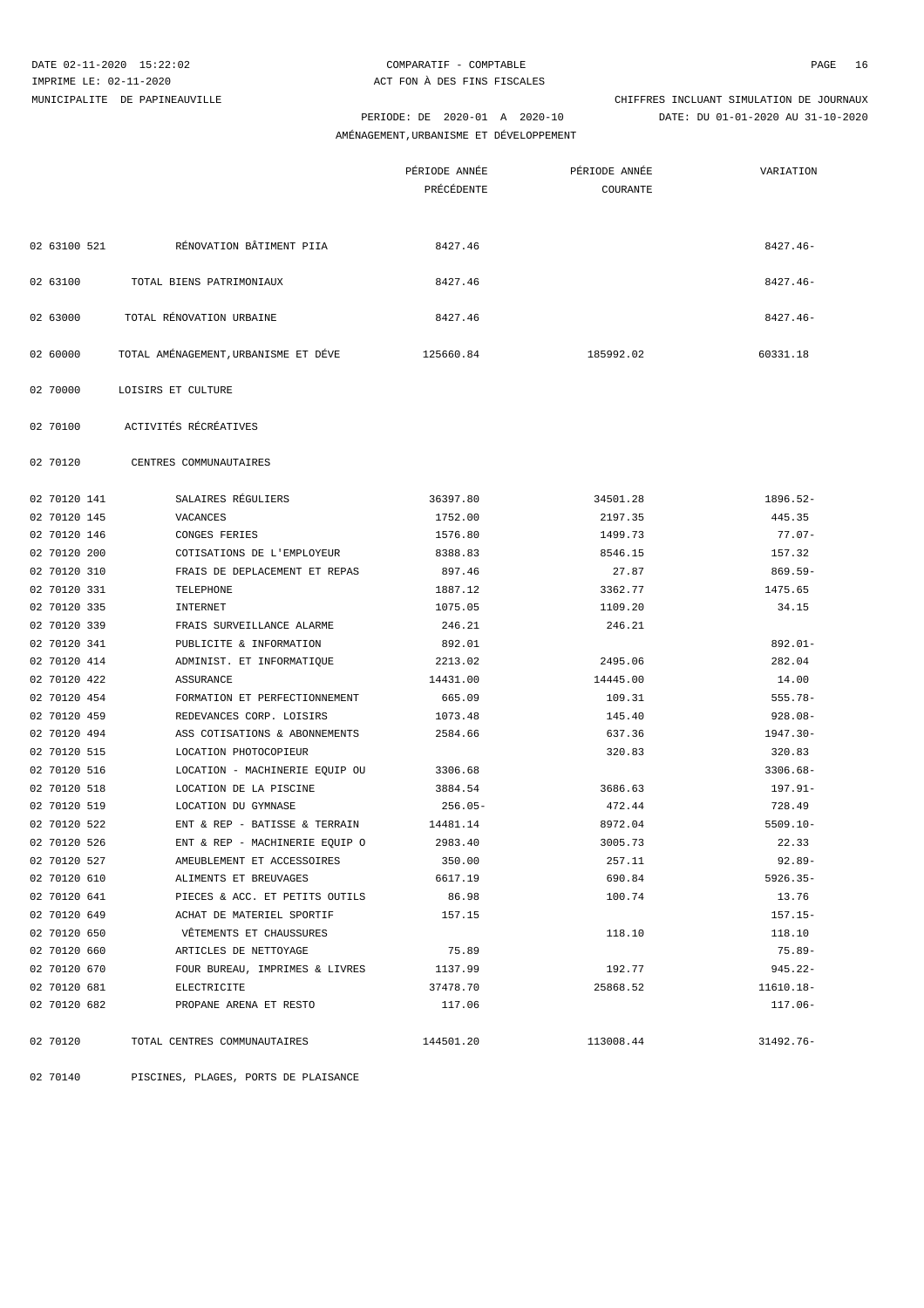LOISIRS ET CULTURE

MUNICIPALITE DE PAPINEAUVILLE CHIFFRES INCLUANT SIMULATION DE JOURNAUX

PERIODE: DE 2020-01 A 2020-10 DATE: DU 01-01-2020 AU 31-10-2020

|              |                                                   | PÉRIODE ANNÉE     | PÉRIODE ANNÉE | VARIATION    |
|--------------|---------------------------------------------------|-------------------|---------------|--------------|
|              |                                                   | <b>PRÉCÉDENTE</b> | COURANTE      |              |
|              |                                                   |                   |               |              |
|              |                                                   |                   |               |              |
| 02 70141 411 | SERVICES PROFESSIONNELS                           | 16420.05          | 11800.22      | $4619.83-$   |
| 02 70141 529 | DÉCONTAMINATION                                   | 7223.03           |               | $7223.03-$   |
| 02 70140     | TOTAL PISCINES, PLAGES, PORTS DE PL               | 23643.08          | 11800.22      | 11842.86-    |
| 02 70150     | PARCS ET TERRAINS DE JEUX                         |                   |               |              |
| 02 70150 521 | ENT & REP - PARCS & EMBELLISSE                    | 12198.98          | 6746.04       | $5452.94 -$  |
| 02 70150 526 | PATINOIRE EXTÉRIEURE                              | 1086.61           | 2384.15       | 1297.54      |
| 02 70150 681 | ELECTRICITE                                       | 385.28            | 291.95        | $93.33 -$    |
| 02 70151 522 | ENT & REP TERRAIN SOCCER                          | 1861.97           | 5212.41       | 3350.44      |
| 02 70152 521 | SENTIERS PÉDESTRES                                | 839.90            |               | $839.90 -$   |
| 02 70150     | TOTAL PARCS ET TERRAINS DE JEUX                   | 16372.74          | 14634.55      | 1738.19-     |
| 02 70170     | EXPOSITIONS ET FOIRES                             |                   |               |              |
| 02 70170 141 |                                                   | 23944.18          |               | $23944.18-$  |
| 02 70170 142 | SALAIRES - CAMP DE JOUR<br>SALAIRES AIDE MONITEUR | 750.00            |               | $750.00 -$   |
| 02 70170 690 | CAMP DE JOUR                                      | 7411.57           | 870.00        | $6541.57 -$  |
| 02 70172 690 | SUBV. CORP. LOISIRS                               | 7300.00           | 7800.00       | 500.00       |
| 02 70175 690 | SOUPER DE DORÉ                                    | 404.91            |               | $404.91 -$   |
| 02 70179 691 | GRANDE MARCHE                                     | 813.20            |               | $813.20 -$   |
| 02 70179 692 | VOIX DES PARENTS                                  | 6.69              |               | 6.69-        |
| 02 70179 693 | FÊTE DES SEMENCES                                 | 110.75            | 1020.98       | 910.23       |
|              |                                                   |                   |               |              |
| 02 70170     | TOTAL EXPOSITIONS ET FOIRES                       | 40741.30          | 9690.98       | $31050.32 -$ |
| 02 70100     | TOTAL ACTIVITÉS RÉCRÉATIVES                       | 225258.32         | 149134.19     | $76124.13-$  |
| 02 70200     | ACTIVITÉS CULTURELLES                             |                   |               |              |
| 02 70230     | <b>BIBLIOTHÈQUES</b>                              |                   |               |              |
| 02 70230 141 | SALAIRES REGULIERS                                | 17675.45          | 12178.47      | 5496.98-     |
| 02 70230 144 | CONGÉS DE MALADIES ET MOBILES                     |                   | 124.40        | 124.40       |
| 02 70230 145 | VACANCES                                          | 1329.12           | 818.58        | $510.54-$    |
| 02 70230 146 | CONGES FERIES                                     | 853.78            | 478.00        | $375.78 -$   |
| 02 70230 200 | COTISATIONS DE L'EMPLOYEUR                        | 3875.92           | 3472.75       | $403.17 -$   |
| 02 70230 310 | FRAIS DE DEPLACEMENT ET REPAS                     | 210.79            |               | $210.79 -$   |
| 02 70230 331 | TELEPHONE                                         | 985.59            | 824.67        | $160.92 -$   |
| 02 70230 339 | FRAIS SURVEILLANCE (ALARME)                       | 275.88            | 275.88        |              |
| 02 70230 414 | ADMINISTRATION & INFORMATIQUE                     |                   | 279.18        | 279.18       |
| 02 70230 422 | ASSURANCES                                        | 884.00            | 1156.00       | 272.00       |
| 02 70230 454 | FORMATION & PERFECTIONNEMENT                      | 85.04             | 87.62         | 2.58         |
| 02 70230 492 | PROJET JARDINNAGE                                 | 115.40            | 23.56         | $91.84-$     |
| 02 70230 493 | ACTIVITÉS, PROMOTIONS, PRIX DE                    | 898.38            | 63.10         | $835.28 -$   |
| 02 70230 519 | LOCATION PHOTOCOPIEUR                             | 1017.59           | 947.70        | $69.89 -$    |
| 02 70230 522 | ENT & REP - BATISSE & TERRAIN                     |                   | 155.63        | 155.63       |
| 02 70230 526 | ENT & REP - MACHINERIE EQUIP                      | 33.86             | 65.69         | 31.83        |
| 02 70230 527 | ENT & REP - AMEUB EQUIP BUREAU                    | 252.68            | 5.99          | $246.69-$    |
| 02 70230 529 | RÉPARATIONS DE LIVRES                             | 77.75             |               | $77.75-$     |
| 02 70230 670 | FOURNITURES DE BUREAU                             | 323.78            | 266.24        | $57.54-$     |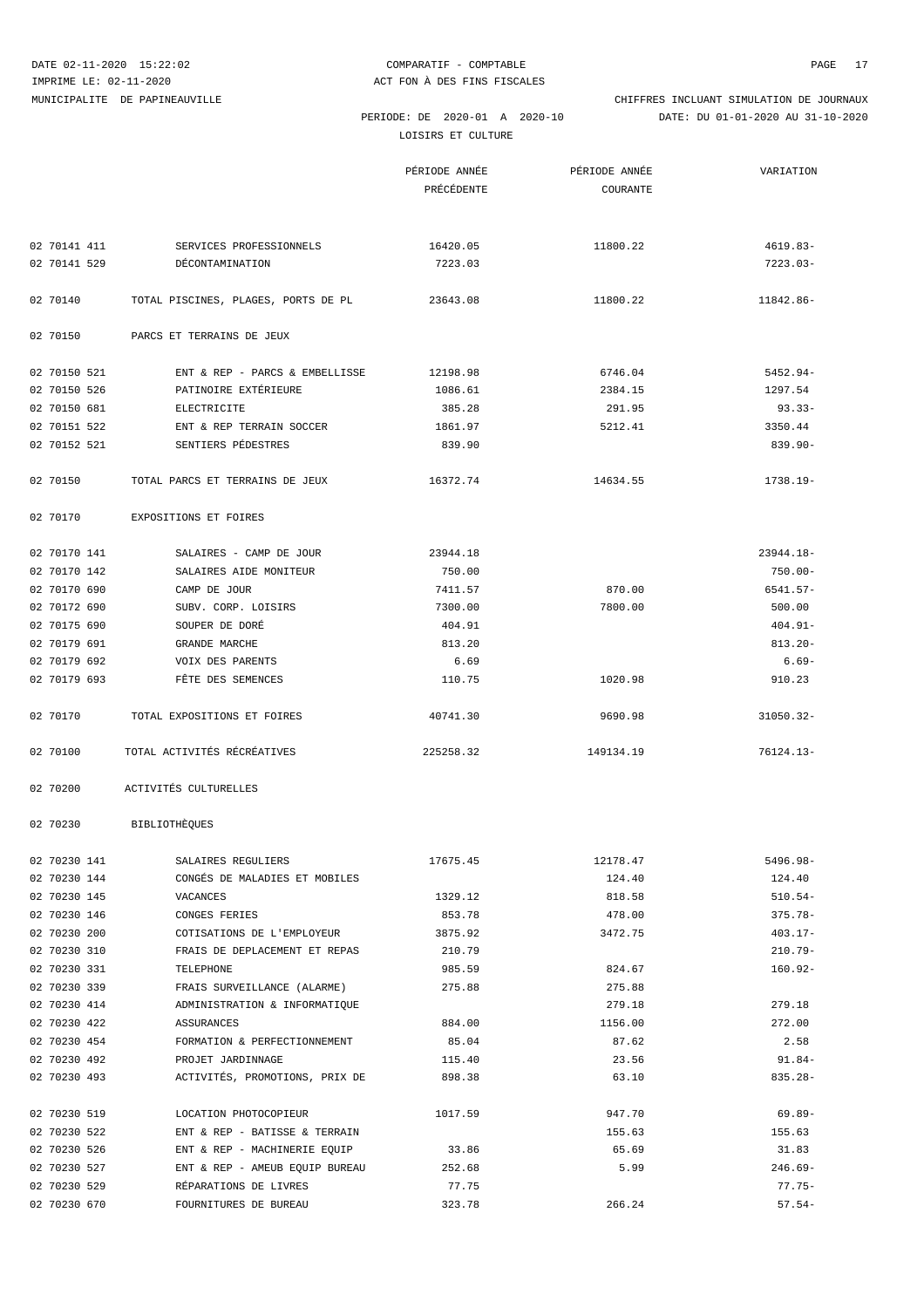LOISIRS ET CULTURE

|                                           |                                | PÉRIODE ANNÉE<br>PRÉCÉDENTE | PÉRIODE ANNÉE<br>COURANTE | VARIATION    |
|-------------------------------------------|--------------------------------|-----------------------------|---------------------------|--------------|
|                                           |                                |                             |                           |              |
| 02 70230 680                              | ACHATS DE LIVRES ET PÉRIODIQUE | 945.31                      | 629.91                    | $315.40-$    |
| 02 70230 681<br>ELECTRICITE               |                                | 1533.04                     | 1513.56                   | $19.48-$     |
| 02 70230 682<br>HUILE À CHAUFFAGE         |                                | 5356.18                     | 3916.61                   | $1439.57-$   |
| 02 70230 951<br>QUOTE-PART CRSBP          |                                | 11258.86                    | 11014.11                  | 244.75-      |
| 02 70230 959                              | JOURNÉE PORTES OUVERTES        | 110.24                      |                           | $110.24-$    |
| TOTAL BIBLIOTHEQUES<br>02 70230           |                                | 48098.64                    | 38297.65                  | 9800.99-     |
| 02 70290<br><b>AUTRES</b>                 |                                |                             |                           |              |
| 02 70293 996                              | AFFAIRES CULTURELLES           | 8501.44                     | 12500.00                  | 3998.56      |
| 02 70294 996<br>COMMISSION JEUNESSE       |                                | 986.07                      | 1127.33                   | 141.26       |
| FÊTE DES BÉNÉVOLES<br>02 70295 996        |                                | 3955.70                     | 3133.78                   | 821.92-      |
| 02 70296 996<br>ST-JEAN BAPTISTE          |                                | 5570.21                     | $45.00 -$                 | $5615.21 -$  |
| 02 70297 996<br><b>GALA PETITE NATION</b> |                                | 200.00                      |                           | $200.00 -$   |
| 02 70299 996<br>SENTIERS PÉDESTRES        |                                | 2361.69                     |                           | $2361.69-$   |
| 02 70299 998<br>FESTIVAL COUNTRY          |                                | 3000.00                     |                           | $3000.00 -$  |
| 02 70299 999<br>PETITE SCENE              |                                | 4261.89                     | 5431.27                   | 1169.38      |
| 02 70290<br>TOTAL AUTRES                  |                                | 28837.00                    | 22147.38                  | 6689.62-     |
| TOTAL ACTIVITÉS CULTURELLES<br>02 70200   |                                | 76935.64                    | 60445.03                  | $16490.61-$  |
| 02 70000<br>TOTAL LOISIRS ET CULTURE      |                                | 302193.96                   | 209579.22                 | 92614.74-    |
| 02 90000<br>FRAIS DE FINANCEMENT          |                                |                             |                           |              |
| 02 92000<br>DETTE À LONG TERME            |                                |                             |                           |              |
| 02 92100<br>INTÉRÊTS                      |                                |                             |                           |              |
| 02 92100 840                              | INTERETS SUR OBLIGATIONS       | 43536.00                    | 39924.50                  | $3611.50 -$  |
| 02 92101 840                              | INTERETS DETTES A LONG TERME   | 62258.98                    | 45211.87                  | 17047.11-    |
| TOTAL INTÉRÊTS<br>02 92100                |                                | 105794.98                   | 85136.37                  | $20658.61 -$ |
| 02 92200<br><b>AUTRES FRAIS</b>           |                                |                             |                           |              |
| 02 92200 899                              | FRAIS D'ÉMISSION FINANCEMENT   | 13059.84                    |                           | 13059.84-    |
| 02 92200<br>TOTAL AUTRES FRAIS            |                                | 13059.84                    |                           | 13059.84-    |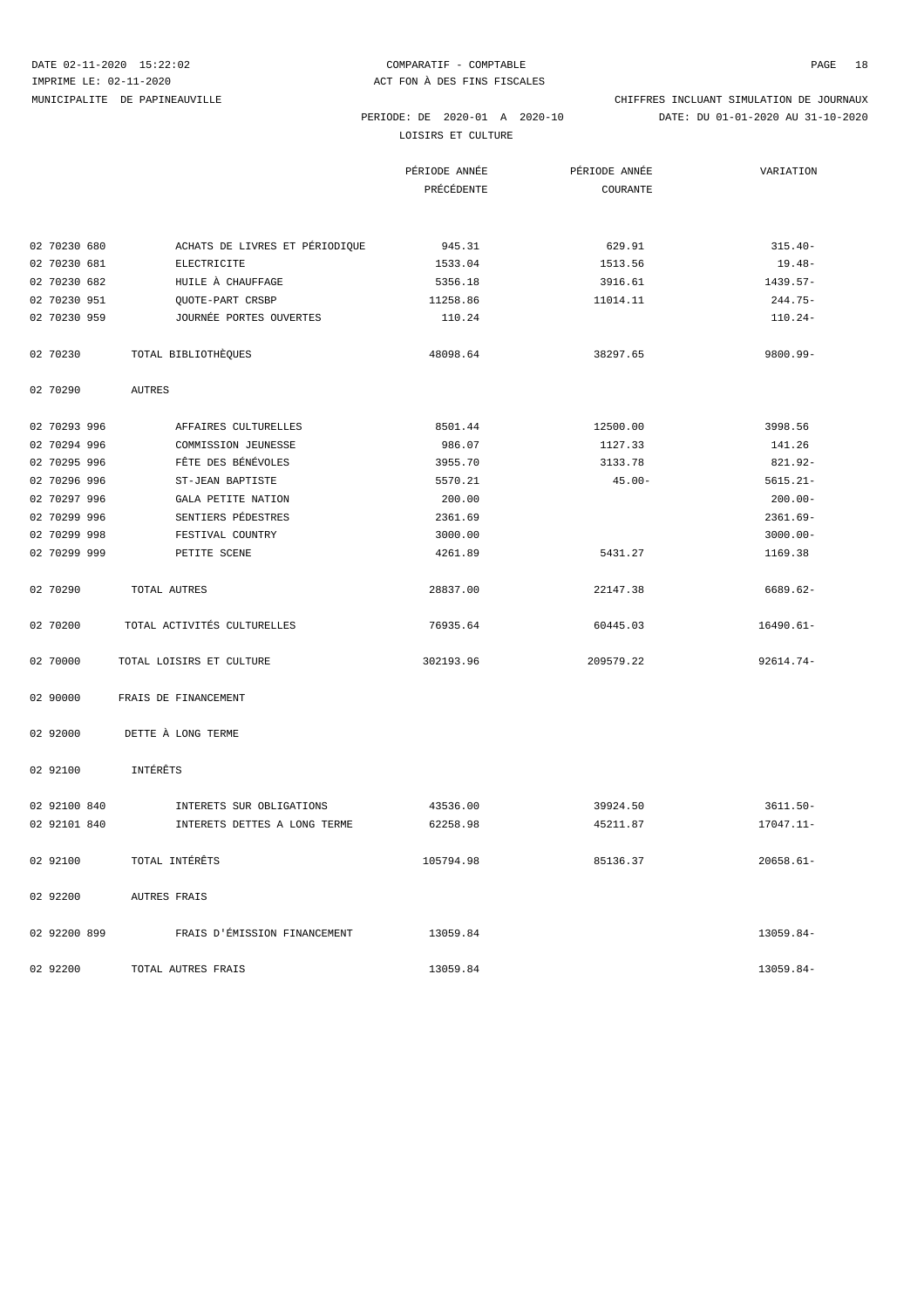MUNICIPALITE DE PAPINEAUVILLE CHIFFRES INCLUANT SIMULATION DE JOURNAUX

FRAIS DE FINANCEMENT

PERIODE: DE 2020-01 A 2020-10 DATE: DU 01-01-2020 AU 31-10-2020

|              |                                       | PÉRIODE ANNÉE<br>PRÉCÉDENTE | PÉRIODE ANNÉE<br>COURANTE | VARIATION   |
|--------------|---------------------------------------|-----------------------------|---------------------------|-------------|
| 02 92000     | TOTAL DETTE À LONG TERME              | 118854.82                   | 85136.37                  | 33718.45-   |
| 02 99000     | AUTRES FRAIS DE FINANCEMENT           |                             |                           |             |
| 02 99200 496 | INTÉRÊTS ET FRAIS BANCAIRES           | 786.35                      | 678.44                    | $107.91 -$  |
| 02 99200 882 | INTÉRÊTS MARGE DE CRÉDIT              | 2302.16                     | 1739.38                   | $562.78 -$  |
| 02 99200 885 | REMBOURSEMENT INTERETS TAXES          | 375.25                      |                           | $375.25 -$  |
| 02 99201 882 | FRAIS CARTES DEBIT                    | 1154.62                     | 475.55                    | $679.07 -$  |
| 02 99000     | TOTAL AUTRES FRAIS DE FINANCEMENT     | 4618.38                     | 2893.37                   | 1725.01-    |
| 02 90000     | TOTAL FRAIS DE FINANCEMENT            | 123473.20                   | 88029.74                  | $35443.46-$ |
| 02 00000     | TOTAL CHARGES                         | 2920945.71                  | 2553767.64                | 367178.07-  |
|              | EXCÉDENT (DÉFICIT) AVANT CONCILIATION | 587933.89-                  | 1114339.75-               | 526405.86-  |

| 03 00000 | CONCILIATION À DES FINS FISCALES        |            |              |
|----------|-----------------------------------------|------------|--------------|
| 03 01000 | IMMOBILISATIONS                         |            |              |
| 03 01000 | PRODUIT DE DISPOSITION                  |            |              |
|          | 03 01100 001 PRODUIT DE CESSION         | 125000.00- | 125000.00    |
| 03 01000 | TOTAL PRODUIT DE DISPOSITION            | 125000.00- | 125000.00    |
| 03 01300 | (GAIN) PERTE SUR DISPOSITION            |            |              |
|          | 03 01500 001 GAIN/PERTE SUR DISPOSITION | 41099.62   | $41099.62 -$ |
| 03 01300 | TOTAL (GAIN) PERTE SUR DISPOSITION      | 41099.62   | 41099.62-    |
| 03 01000 | TOTAL IMMOBILISATIONS                   | 83900.38-  | 83900.38     |
|          |                                         |            |              |

03 10000 FINANCEMENT

03 21000 REMBOURSEMENT DE LA DETTE À L.T.

| 03 21000 002 | 2002-05-16<br>REMB. CAPITAL             | 28200.00 | 28900.00 | 700.00       |
|--------------|-----------------------------------------|----------|----------|--------------|
| 03 21000 003 | $2004 - 08 - 21$<br>CAPITAL<br>REMB.    | 28500.00 | 22200.00 | $6300.00 -$  |
| 03 21000 004 | $2005 - 09 - 08$<br>CAPITAL<br>REMB.    | 30000.00 | 30700.00 | 700.00       |
| 03 21000 005 | 2005-09-10<br>САРТТАІ.<br><b>REMB</b>   | 15400.00 |          | 15400.00-    |
| 03 21000 007 | CAPITAL REGL. 2007-06-07<br><b>REMB</b> | 47000.00 |          | $47000.00 -$ |
| 03 21000 009 | RÈGL. 2009-07-011 PROL AQUEDUC          | 14300.00 | 14600.00 | 300.00       |